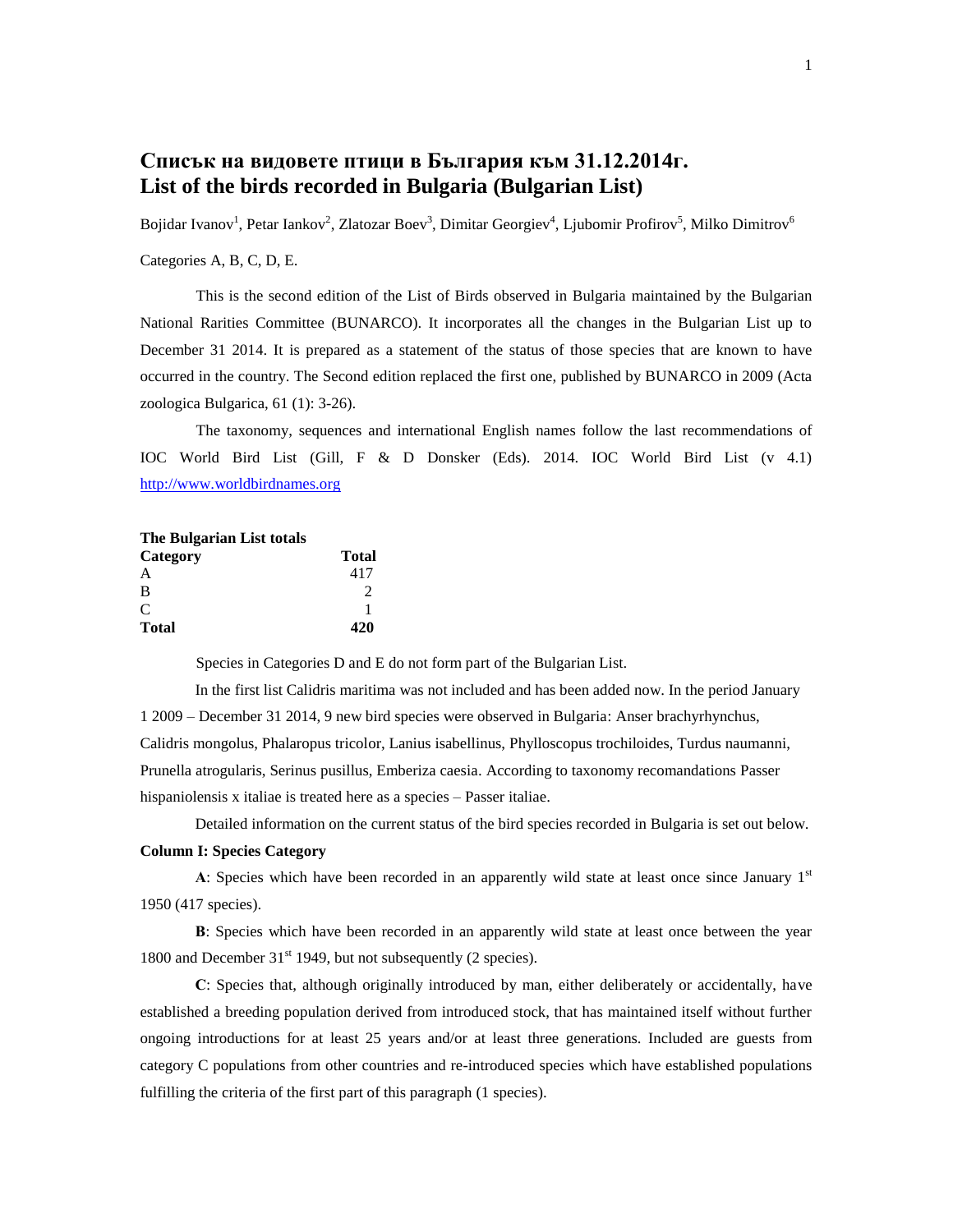**D**: Species which has been recorded in Bulgaria, but where there is a reasonable doubt that it has ever occurred in a natural state. These species form no part of the Bulgarian List (2 species).

**Е**: Species that have been recorded as a result of introduction, human-assisted transportees or escapees from captivity. These species form no part of the Bulgarian List (9 species).

Fossil species and those where introductions have been attempted (mainly birds of the order Galliformes) are not included in the List of Birds of Bulgaria. In most cases these experiments failed and did not result in the creation of a self-supporting population, or met the requirements of the first part of category C. The latter refers to 1 species (Canada Goose), which has established self-supported populations in other European countries.

The Committee has rejected species for which: (1) there is no clear evidence for them being found in Bulgaria; (2) it is not clear that the observation occurred within the current borders of Bulgaria; (3) the information in the report is not sufficient to be sure that it is exactly the species in question; (4) there is lack of detailed data in the text from which to confirm the correct identification of the species; (5) the features given are inadequate or do not correspond to those of that species; (6) the species does not meet requirements of any of the categories A - E.

#### **Column II: Breeding status in the country**

**N**: Regular breeding species in suitable habitats in large parts of the country.

**R**: Regular breeding species whose distribution is restricted to certain regions (e.g. mountains, Black sea coast).

**L**: Regular breeding species with only local distribution (e.g. in some sites – Lake Srebarna, Lake Atanasovsko).

**A**: Has bred once or several times since 1800, but is not regarded as a regular breeding species.

**0**: Former regular breeding species, but no breeding records since at least 1990.

#### **Column III: Status outside the breeding season**

**S/s**: Present throughout the year; breeding and wintering population not always identical (S); (s) indicates an average population size below 100 individuals.

**M/m**: Migrant and passage visitor; majority of breeding birds leave the country in winter or birds from other areas pass in good numbers (M), or with an average less than 100 individuals per year (m).

W/w: Winter visitor; birds of mainly northern origin winter regularly at least in a certain part of the country  $(W)$ ; the number of wintering birds is less than 100 individuals per year  $(w)$ .

**V/v**: Accidental or irregular visitor; since 1980 on average less then 5 records per year (V), or since 1950 less than 5 records in total (v).

The letters S, M and W may be combined to clarify the status.

There is further not enough information or the documentation is unreliable for some species (indicated by an asterisk - \* ).

<sup>&</sup>lt;sup>1</sup> Chairman of BUNARCO: 163 Georgi Rakovski Str., BG-1000 Sofia, Bulgaria, E-mail: [info@bunarco.org;](mailto:info@bunarco.org)

<sup>2</sup> – Secretary: BSPB, BG-1111 Sofia, P. O. B. 50, Bulgaria;

 $3, 4, 5, 6$  – BUNARCO members;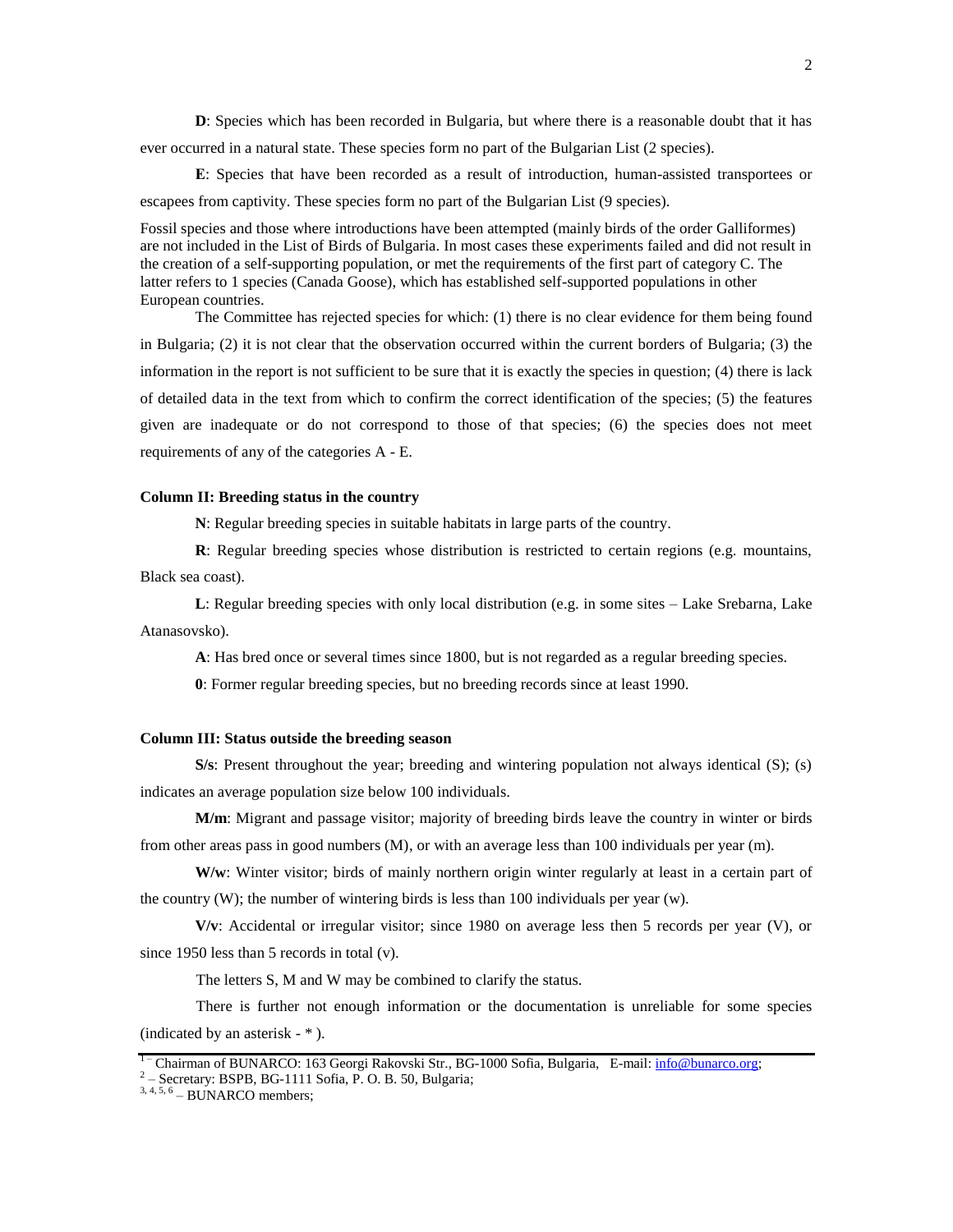**Категория А** – видове, наблюдавани поне веднъж в дивата природа след 1.01.1950г. **Category A** – species which has been recorded in an apparently wild state at least once since 1.01.1950.

| $N_2$            | I                         | $\mathbf{I}$              | III                             | Научни названия<br><b>Scientific Names</b>       | Български имена<br><b>Bulgarian Names</b> | Международни имена на<br>английски език      |
|------------------|---------------------------|---------------------------|---------------------------------|--------------------------------------------------|-------------------------------------------|----------------------------------------------|
|                  |                           |                           |                                 |                                                  | (2008)                                    | <b>International English Names</b><br>(2014) |
|                  |                           |                           |                                 | <b>ANSERIFORMES</b>                              | ГЪСКОПОДОБНИ                              |                                              |
|                  |                           |                           |                                 | Anatidae                                         | Патицови                                  |                                              |
| 1.               | $\mathbf{A}$              |                           | W                               | Anser fabalis (LATHAM, 1787)                     | Посевна гъска                             | Taiga Bean Goose                             |
| 2.               | $\overline{A}$            |                           | $\mathbf{V}$                    | Anser brachyrhynchus<br>BAILLON, 1833            | Късоклюна гъска                           | Pink-footed Goose                            |
| 3.               | $\mathbf{A}$              | L                         | <b>SMW</b>                      | Anser anser (LINNAEUS, 1758)                     | Сива гъска                                | Greylag Goose                                |
| $\overline{4}$ . | $\mathbf{A}$              |                           | MW                              | Anser albifrons (SCOPOLI, 1769)                  | Голяма белочела<br>гъска                  | <b>Greater White-fronted Goose</b>           |
| 5.               | $\mathbf{A}$              |                           | mw                              | Anser erythropus (LINNAEUS,<br>1758)             | Малка белочела<br>гъска                   | Lesser White-fronted Goose                   |
| 6.               | $\mathbf{A}$              |                           | V                               | Branta bernicla (LINNAEUS,<br>1758)              | Черна гъска                               | <b>Brent Goose</b>                           |
| 7.               | $\mathbf{A}$              |                           | $\mathbf{V}$                    | Branta leucopsis (BECHSTEIN,<br>1803)            | Белобуза гъска                            | <b>Barnacle Goose</b>                        |
| 8.               | A                         |                           | W                               | Branta ruficollis (PALLAS,<br>1769)              | Червеногуша гъска                         | <b>Red-breasted Goose</b>                    |
| 9.               | $\mathbf{A}$              | L                         | <b>SMW</b>                      | Cygnus olor (GMELIN, 1789)                       | Ням лебед                                 | Mute Swan                                    |
| 10.              | $\mathbf{A}$              |                           | $\ensuremath{\text{MW}}\xspace$ | Cygnus columbianus ORD, 1815                     | Тундров лебед                             | Tundra Swan                                  |
| 11.              | $\mathbf{A}$              |                           | MW                              | Cygnus cygnus (LINNAEUS,<br>1758)                | Поен лебед                                | Whooper Swan                                 |
| 12.              | $\mathbf{A}$              | $\mathbf R$               | <b>MW</b>                       | Tadorna tadorna (LINNAEUS,<br>1758)              | Бял ангъч                                 | Common Shelduck                              |
| 13.              | $\mathbf{A}$              | L                         | Mw                              | Tadorna ferruginea (PALLAS,<br>1764)             | Червен ангъч                              | Ruddy Shelduck                               |
| 14.              | $\mathbf{A}$              | L                         | <b>SMW</b>                      | Anas strepera LINNAEUS, 1758                     | Сива патица                               | Gadwall                                      |
| 15.              | $\overline{A}$            |                           | V                               | Anas falcata GEORGI, 1775                        | Сърпокрила патица                         | <b>Falcated Duck</b>                         |
| 16.              | $\overline{A}$            |                           | $\ensuremath{\text{MW}}\xspace$ | Anas penelope LINNAEUS, 1758                     | Фиш                                       | Eurasian Wigeon                              |
| 17.              | $\mathbf{A}$              | N                         | <b>SMW</b>                      | Anas platyrhynchos LINNAEUS,<br>1758             | Зеленоглава патица                        | Mallard                                      |
| 18.              | $\mathbf{A}$              | L                         | $\text{MW}{}$                   | Anas clypeata LINNAEUS, 1758                     | Клопач                                    | Northern Shoveler                            |
| 19.              | $\overline{A}$            | L                         | <b>MW</b>                       | Anas acuta LINNAEUS, 1758                        | Шилоопашата<br>патица                     | Northern Pintail                             |
| 20.              | $\mathbf{A}$              | L                         | Mw                              | Anas querquedula LINNAEUS,<br>1758               | Лятно бърне                               | Garganey                                     |
| 21.              |                           | A L                       | $\text{MW}{}$                   | Anas crecca LINNAEUS, 1758                       | Обикновено зимно<br>бърне                 | Eurasian Teal                                |
| 22.              | $\mathbf{A}$              |                           | $\mathbf{V}$                    | Anas carolinensis GMELIN,<br>1879                | Каролинско зимно<br>бърне                 | Green-winged Teal                            |
| 23.              | $\boldsymbol{\mathsf{A}}$ |                           | $\mathbf V$                     | Marmaronetta angustirostris<br>(MENETRIES, 1832) | Мраморна патица                           | Marbled Duck                                 |
| 24.              |                           | $A \ 0$                   | $\text{MW}{}$                   | Netta rufina (PALLAS, 1773)                      | Червеноклюна<br>потапница                 | Red-crested Pochard                          |
| 25.              |                           | A L                       | <b>SMW</b>                      | Aythya ferina (LINNAEUS, 1758)                   | Кафявоглава<br>потапница                  | Common Pochard                               |
| 26.              |                           | $\mathbf{A}$ $\mathbf{L}$ | $\mathop{\rm Mw}\nolimits$      | Aythya nyroca<br>(GUELDENSTAEDT, 1770)           | Белоока потапница                         | Ferruginous Duck                             |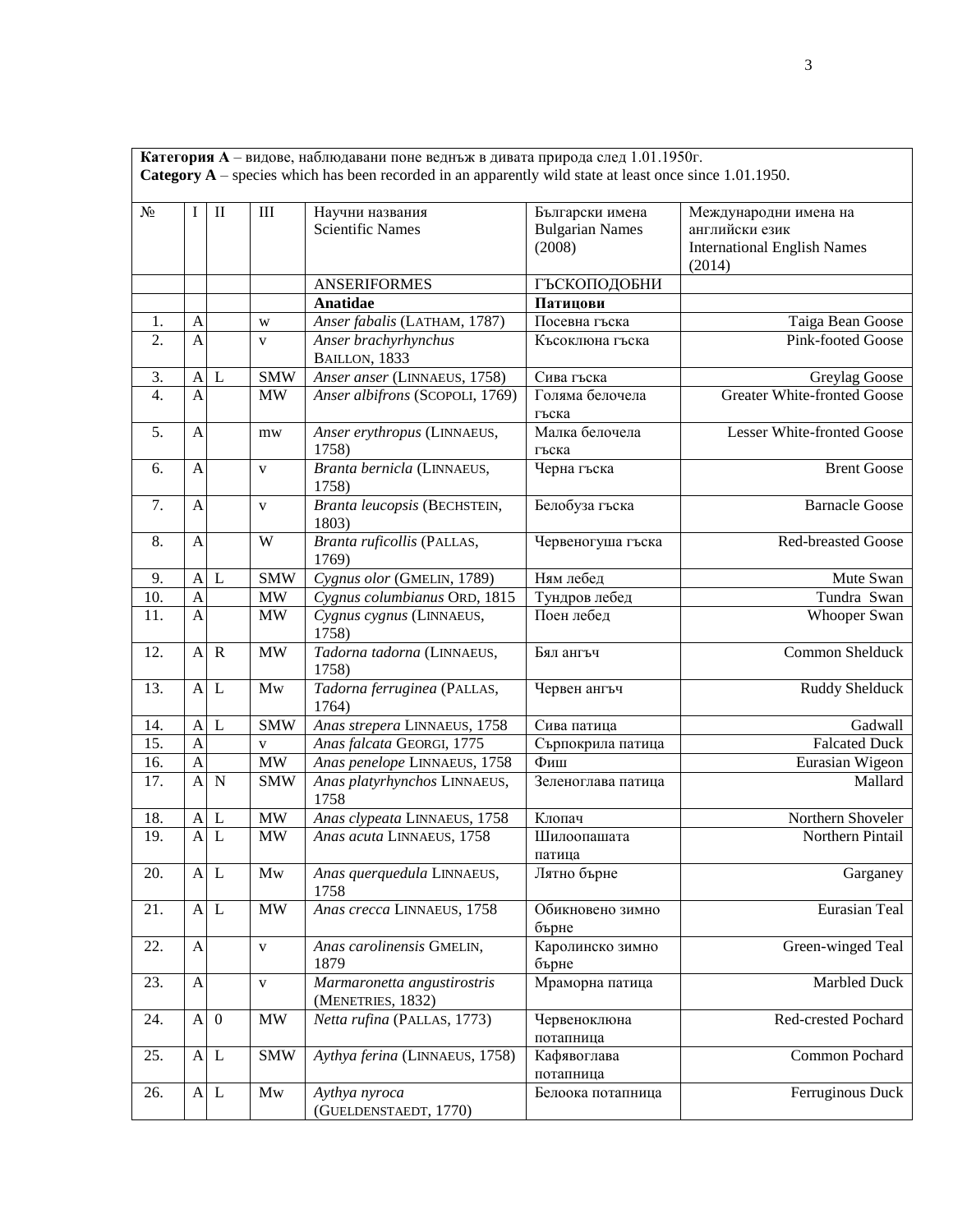| 27. | A              |              | <b>MW</b>      | Aythya fuligula (LINNAEUS,<br>1758)      | Качулата потапница        | <b>Tufted Duck</b>         |
|-----|----------------|--------------|----------------|------------------------------------------|---------------------------|----------------------------|
| 28. | $\mathbf{A}$   |              | W              | Aythya marila (LINNAEUS,<br>1761)        | Планинска<br>потапница    | Greater Scaup              |
| 29. | $\mathbf{A}$   | $\mathbf{A}$ | W              | Somateria mollissima<br>(LINNAEUS, 1758) | Обикновена гага           | Common Eider               |
| 30. | $\mathbf{A}$   |              | W              | Melanitta fusca (LINNAEUS,<br>1758)      | Кадифена<br>потапница     | Velvet Scoter              |
| 31. | $\mathbf{A}$   |              | W              | Melanitta nigra (LINNAEUS,<br>1758)      | Траурна потапница         | Common Scoter              |
| 32. | $\mathbf{A}$   |              | W              | Clangula hyemalis (LINNAEUS,<br>1758)    | Ледена потапница          | Long-tailed Duck           |
| 33. | $\mathbf{A}$   |              | MW             | Bucephala clangula (LINNAEUS,<br>1758)   | Обикновена<br>звънарка    | Common Goldeneye           |
| 34. | $\mathbf{A}$   |              | MW             | Mergellus albellus (LINNAEUS,<br>1758)   | Малък нирец               | Smew                       |
| 35. | $\mathbf{A}$   | $\mathbf{A}$ | W              | Mergus merganser LINNAEUS,<br>1758       | Голям нирец               | Common Merganser           |
| 36. | $\mathbf{A}$   |              | MW             | Mergus serrator LINNAEUS,<br>1758        | Среден нирец              | Red-breasted Merganser     |
| 37. | $\mathbf{A}$   |              | MW             | Oxyura leucocephala (SCOPOLI,<br>1769)   | Тръноопашата<br>потапница | White-headed Duck          |
|     |                |              |                | <b>GALLIFORMES</b>                       | КОКОШОПОДОБ-<br>HИ        |                            |
|     |                |              |                | Phasianidae                              | Фазанови                  |                            |
| 38. | $\mathbf{A}$   | $\mathbf R$  | ${\bf S}$      | Tetrastes bonasia (LINNAEUS,<br>1758)    | Лещарка                   | <b>Hazel Grouse</b>        |
| 39. | $\mathbf{A}$   | $\mathbf R$  | ${\bf S}$      | Tetrao urogallus (LINNAEUS,<br>1758)     | Глухар                    | Western Capercaillie       |
| 40. | $\mathbf{A}$   |              | $\mathbf{V}$   | Lagopus muta (MONTIN, 1776)              | Тундрова яребица          | Rock Ptarmigan             |
| 41. | $\overline{A}$ | $\mathbf R$  | $\overline{S}$ | Alectoris graeca (MEISNER,<br>1804)      | Планински кеклик          | Rock Partridge             |
| 42. | $\mathbf{A}$   | $\mathbf R$  | $\overline{S}$ | Alectoris chukar GRAY, 1830              | Тракийски кеклик          | <b>Chukar Partridge</b>    |
| 43. | $\overline{A}$ | $\mathbf N$  | $\overline{S}$ | Perdix perdix (LINNAEUS, 1758)           | Полска яребица            | <b>Grey Partridge</b>      |
| 44. | $\mathbf{A}$   | N            | Mw             | Coturnix coturnix LINNAEUS,<br>1758      | Пъдпъдък                  | Common Quail               |
| 45. | $\mathbf{A}$   | $\mathbf N$  | ${\bf S}$      | Phasianus colchicus<br>(LINNAEUS, 1758)  | Колхидски фазан           | <b>Common Pheasant</b>     |
|     |                |              |                | <b>GAVIIFORMES</b>                       | ГМУРКАЧОПО-<br>ДОБНИ      |                            |
|     |                |              |                | Gaviidae                                 | Гмуркачови                |                            |
| 46. | $\mathbf{A}$   |              | mw             | Gavia stellata (PONTOPPIDAN,<br>1763)    | Червеногуш<br>гмуркач     | Red-throated Loon          |
| 47. | $\mathbf{A}$   |              | <b>MW</b>      | Gavia arctica (LINNAEUS, 1758)           | Черногуш гмуркач          | <b>Black-throated Loon</b> |
| 48. | $\mathbf{A}$   |              | $\mathbf{V}$   | Gavia immer (BRUENNICH,<br>1764)         | Северен гмуркач           | <b>Great Northern Loon</b> |
| 49. | $\mathbf{A}$   |              | $\mathbf{V}$   | Gavia adamsii (GRAY, 1859)               | Жълтоклюн<br>гмуркач      | Yellow-billed Loon         |
|     |                |              |                | <b>PROCELLARIIFORMES</b>                 | БУРЕВЕСТНИКО-<br>ПОДОБНИ  |                            |
|     |                |              |                | Procellariidae                           | Буревестникови            |                            |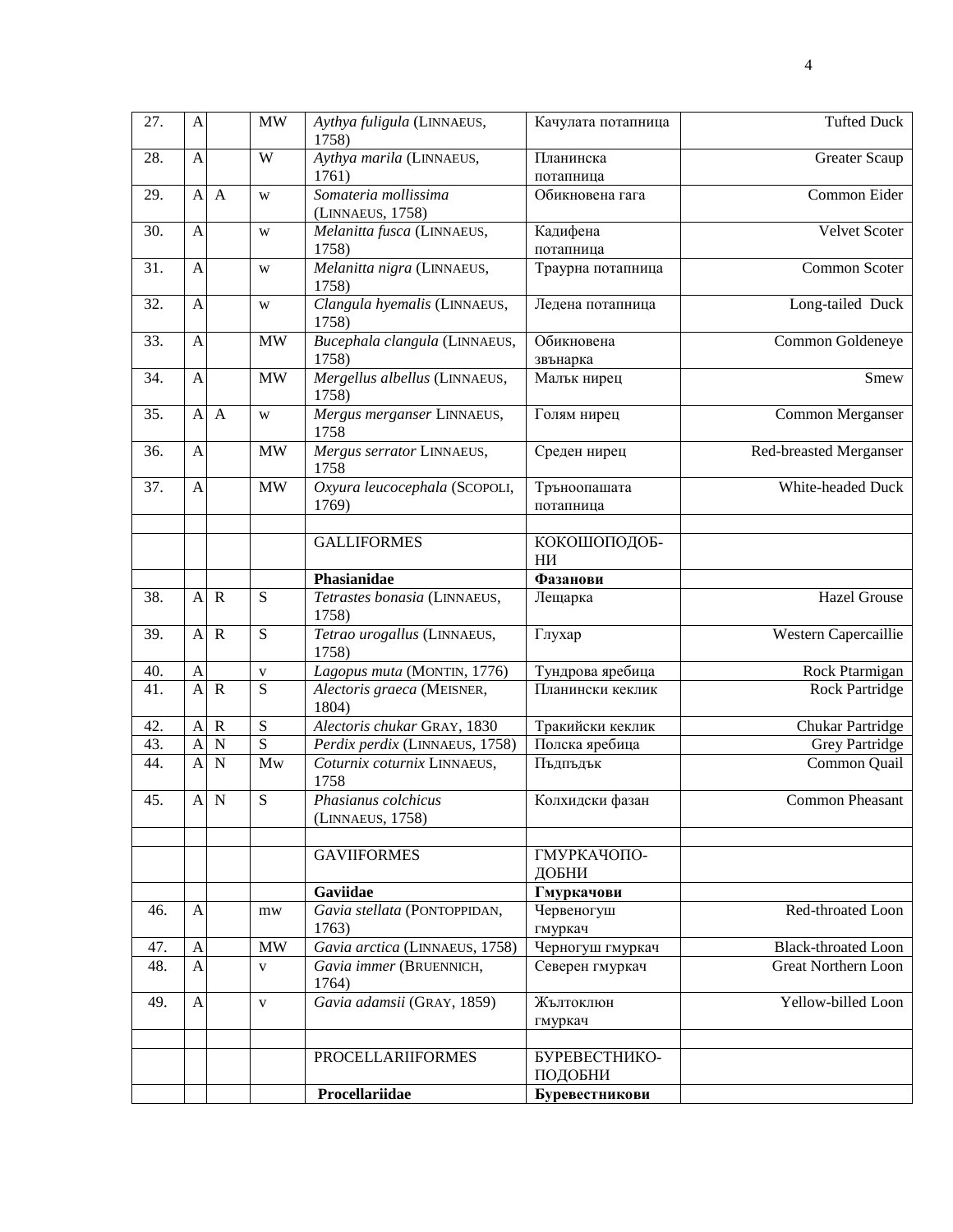| 50. | A                |              | $\mathbf{V}$ | Calonectris diomedea (SCOPOLI,<br>1769)          | Жълтоклюн<br>буревестник        | Scopoli's Shearwater             |
|-----|------------------|--------------|--------------|--------------------------------------------------|---------------------------------|----------------------------------|
| 51. | $\mathbf{A}$     |              | $\mathbf{V}$ | Puffinus puffinus (BRÜNNICH,<br>1764)            | Атлантически<br>буревестник     | Manx Shearwater                  |
| 52. | $\mathbf{A}$     | $A^*$        | $Mw^*$       | Puffinus yelkouan (ACERBI,<br>1827)              | Средиземноморски<br>буревестник | Yelkouan Shearwater              |
|     |                  |              |              | <b>PODICIPEDIFORMES</b>                          | ГМУРЕЦОПОДОБ-<br>ΗИ             |                                  |
|     |                  |              |              | Podicipedidae                                    | Гмурецови                       |                                  |
| 53. | $\mathbf{A}$     | $\mathbf N$  | <b>SMW</b>   | Tachybaptus ruficollis (PALLAS,<br>1764)         | Малък гмурец                    | Little Grebe                     |
| 54. | $\mathbf{A}$     | L            | Mw           | Podiceps grisegena<br>(BODDAERT, 1783)           | Червеноврат гмурец              | Red-necked Grebe                 |
| 55. | $\mathbf{A}$     | $\mathbf N$  | <b>SMW</b>   | Podiceps cristatus (LINNAEUS,<br>1758)           | Голям гмурец                    | <b>Great Crested Grebe</b>       |
| 56. | $\mathbf{A}$     |              | W            | Podiceps auritus (LINNAEUS,<br>1758)             | Ушат гмурец                     | Horned Grebe                     |
| 57. |                  | $A$ $L$      | MW           | Podiceps nigricollis BREHM,<br>1831              | Черноврат гмурец                | <b>Black-necked Grebe</b>        |
|     |                  |              |              | <b>PHOENICOPTERIFORMES</b>                       | ФЛАМИНГОПО-<br>ДОБНИ            |                                  |
|     |                  |              |              | Phoenicopteridae                                 | Фламингови                      |                                  |
| 58. | A                |              | V            | Phoenicopterus roseus PALLAS,<br>1811            | Розово фламинго                 | Greater Flamingo                 |
|     |                  |              |              | <b>CICONIIFORMES</b>                             | ЩЪРКЕЛОПОДОБ-<br>ΗИ             |                                  |
|     |                  |              |              | Ciconiidae                                       | Щъркелови                       |                                  |
| 59. | A                |              | $\mathbf{V}$ | Mycteria ibis (LINNAEUS, 1766)                   | Жълтоклюн щъркел                | Yellow-billed Stork              |
| 60. | $\mathbf{A}$     | $\mathbf N$  | Mw           | Ciconia nigra (LINNAEUS,<br>1758)                | Черен щъркел                    | <b>Black Stork</b>               |
| 61. | $\mathbf{A}$     | $\mathbf N$  | Mw           | Ciconia ciconia (LINNAEUS,<br>1758)              | Бял щъркел                      | White Stork                      |
|     |                  |              |              | <b>PELECANIFORMES</b>                            | ПЕЛИКАНОПО-<br>ДОБНИ            |                                  |
|     |                  |              |              | Threskiornithidae                                | Ибисови                         |                                  |
| 62. | $\mathbf{A}$     | L            | $\mathbf M$  | Plegadis falcinellus (LINNAEUS,<br>1766)         | Блестящ ибис                    | <b>Glossy Ibis</b>               |
| 63. | $\mathbf{A}$     | $\mathbf{L}$ | Mw           | Platalea leucorodia LINNAEUS,<br>1758            | Бяла лопатарка                  | Eurasian Spoonbill               |
|     |                  |              |              |                                                  |                                 |                                  |
| 64. |                  |              | <b>SMW</b>   | <b>Ardeidae</b><br>Botaurus stellaris (LINNAEUS, | Чаплови<br>Голям воден бик      | Eurasian Bittern                 |
|     | $\mathbf{A}$     | L            |              | 1758)                                            |                                 |                                  |
| 65. | $\mathbf A$      | $\mathbf N$  | $\mathbf M$  | Ixobrychus minutus (LINNAEUS,<br>1766)           | Малък воден бик                 | Little Bittern                   |
| 66. |                  | $A$ L        | Mw           | Nycticorax nycticorax<br>(LINNAEUS, 1758)        | Нощна чапла                     | <b>Black-crowned Night Heron</b> |
| 67. |                  | $A$ L        | M            | Ardeola ralloides (SCOPOLI,<br>1769)             | Гривеста чапла                  | Squacco Heron                    |
| 68. | $\boldsymbol{A}$ |              | $\mathbf{V}$ | Bubulcus ibis (LINNAEUS, 1758)                   | Биволска чапла                  | Western Cattle Egret             |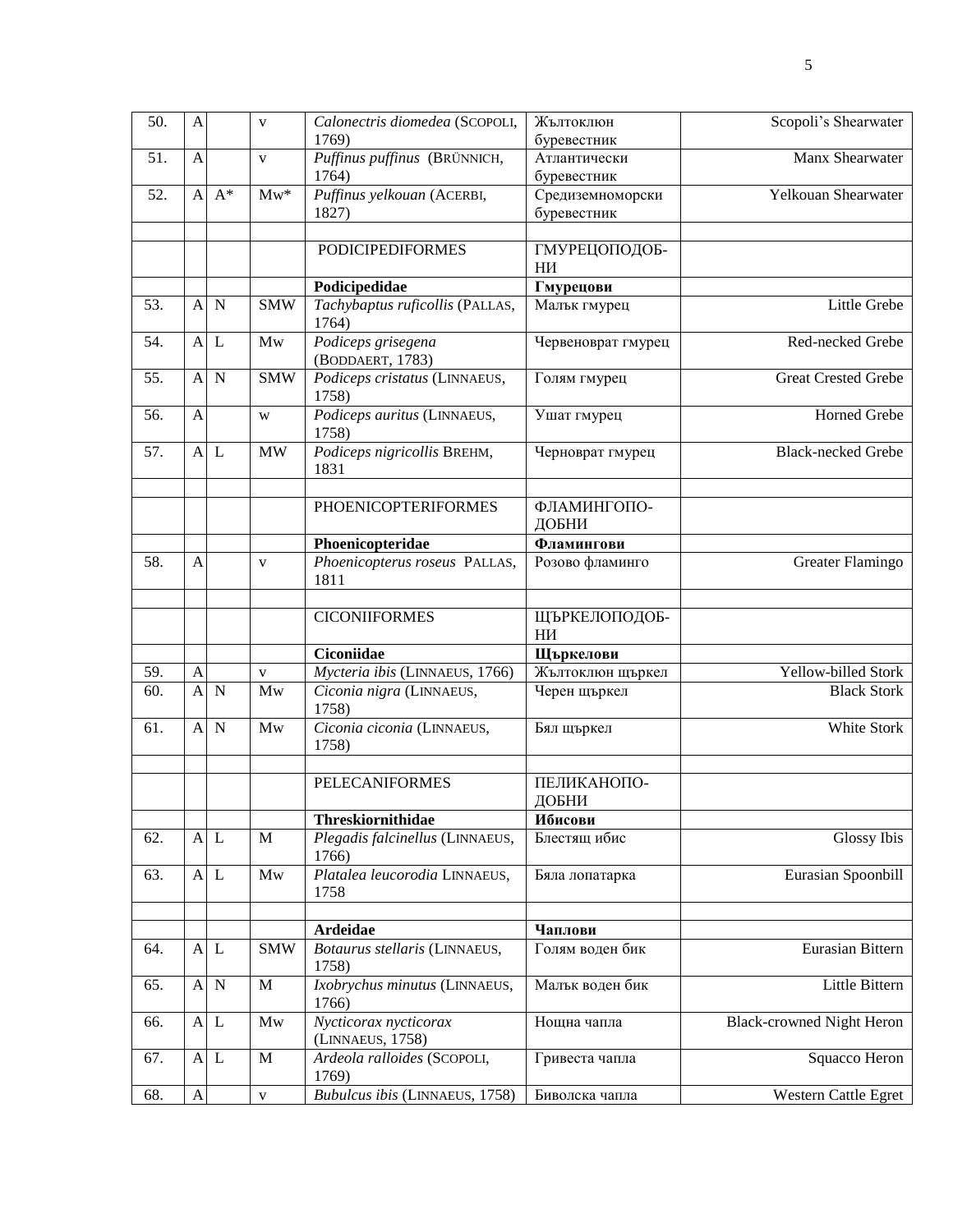| 69. | $\mathbf{A}$              | L              | <b>SMW</b>       | Ardea cinerea LINNAEUS, 1758                  | Сива чапла          | Grey Heron                   |
|-----|---------------------------|----------------|------------------|-----------------------------------------------|---------------------|------------------------------|
| 70. | $\overline{A}$            | L              | M                | Ardea purpurea LINNAEUS,<br>1758              | Червена чапла       | Purple Heron                 |
| 71. | $\mathbf{A}$              | L              | <b>SMW</b>       | Ardea alba (LINNAEUS, 1758)                   | Голяма бяла чапла   | Great White Egret            |
| 72. | A                         | L              | Mw               | Egretta garzetta (LINNAEUS,<br>1758)          | Малка бяла чапла    | Little Egret                 |
| 73. | $\mathbf{A}$              |                | $\mathbf{V}$     | Egretta gularis (BOSC, 1792)                  | Рифова чапла        | Western Reef Heron           |
|     |                           |                |                  |                                               |                     |                              |
|     |                           |                |                  | Pelecanidae                                   | Пеликанови          |                              |
| 74. | A                         | $\mathbf{A}$   | Mw               | Pelecanus onocrotalus<br>LINNAEUS, 1758       | Розов пеликан       | <b>Great White Pelican</b>   |
| 75. | $\mathbf{A}$              | L              | <b>MW</b>        | Pelecanus crispus BRUCH, 1832                 | Къдроглав пеликан   | Dalmatian Pelican            |
|     |                           |                |                  |                                               |                     |                              |
|     |                           |                |                  | <b>SULIFORMES</b>                             | РИБОЯДОПОДОБ-<br>ΗИ |                              |
|     |                           |                |                  | <b>Sulidae</b>                                | Рибоядови           |                              |
| 76. | A                         |                | $\mathbf{V}$     | Morus bassanus (LINNAEUS,<br>1758)            | Бял рибояд          | Northern Gannet              |
|     |                           |                |                  |                                               |                     |                              |
|     |                           |                |                  | Phalacrocoracidae                             | Корморанови         |                              |
| 77. | $\mathbf{A}$              | L              | <b>SMW</b>       | Microcarbo pygmeus (PALLAS,<br>1773)          | Малък корморан      | Pygmy Cormorant              |
| 78. | $\mathbf{A}$              | L              | $\overline{S}$   | Phalacrocorax aristotelis<br>(LINNAEUS, 1761) | Среден корморан     | European Shag                |
| 79. | $\mathbf{A}$              | L              | <b>SMW</b>       | Phalacrocorax carbo<br>(LINNAEUS, 1758)       | Голям корморан      | <b>Great Cormorant</b>       |
|     |                           |                |                  |                                               |                     |                              |
|     |                           |                |                  | <b>ACCIPITRIFORMES</b>                        | ЯСТРЕБОПОДОБ-       |                              |
|     |                           |                |                  |                                               | НИ                  |                              |
|     |                           |                |                  | Pandionidae                                   | Орли рибари         |                              |
| 80. | A                         | L              | M                | Pandion haliaetus (LINNAEUS,<br>1758)         | Орел рибар          | <b>Western Osprey</b>        |
|     |                           |                |                  |                                               |                     |                              |
|     |                           |                |                  | Accipitridae                                  | Ястребови           |                              |
| 81. | $\mathbf{A}$              |                | $\mathbf{V}$     | Elanus caeruleus<br>(DESFONTAINES, 1781)      | Пепелява каничка    | <b>Black-winged Kite</b>     |
| 82. | $\mathbf{A}$              | $\overline{0}$ | V                | Gypaetus barbatus (LINNAEUS,<br>1758)         | Брадат лешояд       | <b>Bearded Vulture</b>       |
| 83. | $\boldsymbol{A}$          | $\mathbf R$    | M                | Neophron percnopterus<br>(LINNAEUS, 1758)     | Египетски лешояд    | <b>Egyptian Vulture</b>      |
| 84. | $\mathbf{A}$              | $\mathbf N$    | $\mathbf M$      | Pernis apivorus (LINNAEUS,<br>1758)           | Осояд               | European Honey Buzzard       |
| 85. | $\boldsymbol{A}$          | $\mathbf R$    | ${\bf S}$        | Gyps fulvus (HABLIZL, 1783)                   | Белоглав лешояд     | <b>Griffon Vulture</b>       |
| 86. | A                         | A              | ${\bf S}$        | Aegypius monachus (LINNAEUS,<br>1766)         | Черен лешояд        | Cinereous Vulture            |
| 87. | A                         | $\mathbf N$    | $\mathbf M$      | Circaetus gallicus (GMELIN,<br>1788)          | Орел змияр          | Short-toed Snake Eagle       |
| 88. | $\boldsymbol{\mathsf{A}}$ | $\mathbf N$    | $\mathbf M$      | Clanga pomarina (BREHM,<br>1831)              | Малък креслив орел  | Lesser Spotted Eagle         |
| 89. | $\mathbf{A}$              |                | $\overline{M}$ w | Clanga clanga (PALLAS, 1811)                  | Голям креслив орел  | <b>Greater Spotted Eagle</b> |
| 90. | $\mathbf{A}$              | $\mathbf N$    | M                | Hieraaetus pennatus (GMELIN,<br>1788)         | Малък орел          | <b>Booted Eagle</b>          |
| 91. | $\mathbf{A}$              | $\mathbf{A}$   | m                | Aquila nipalensis HODGSON,<br>1883            | Степен орел         | Steppe Eagle                 |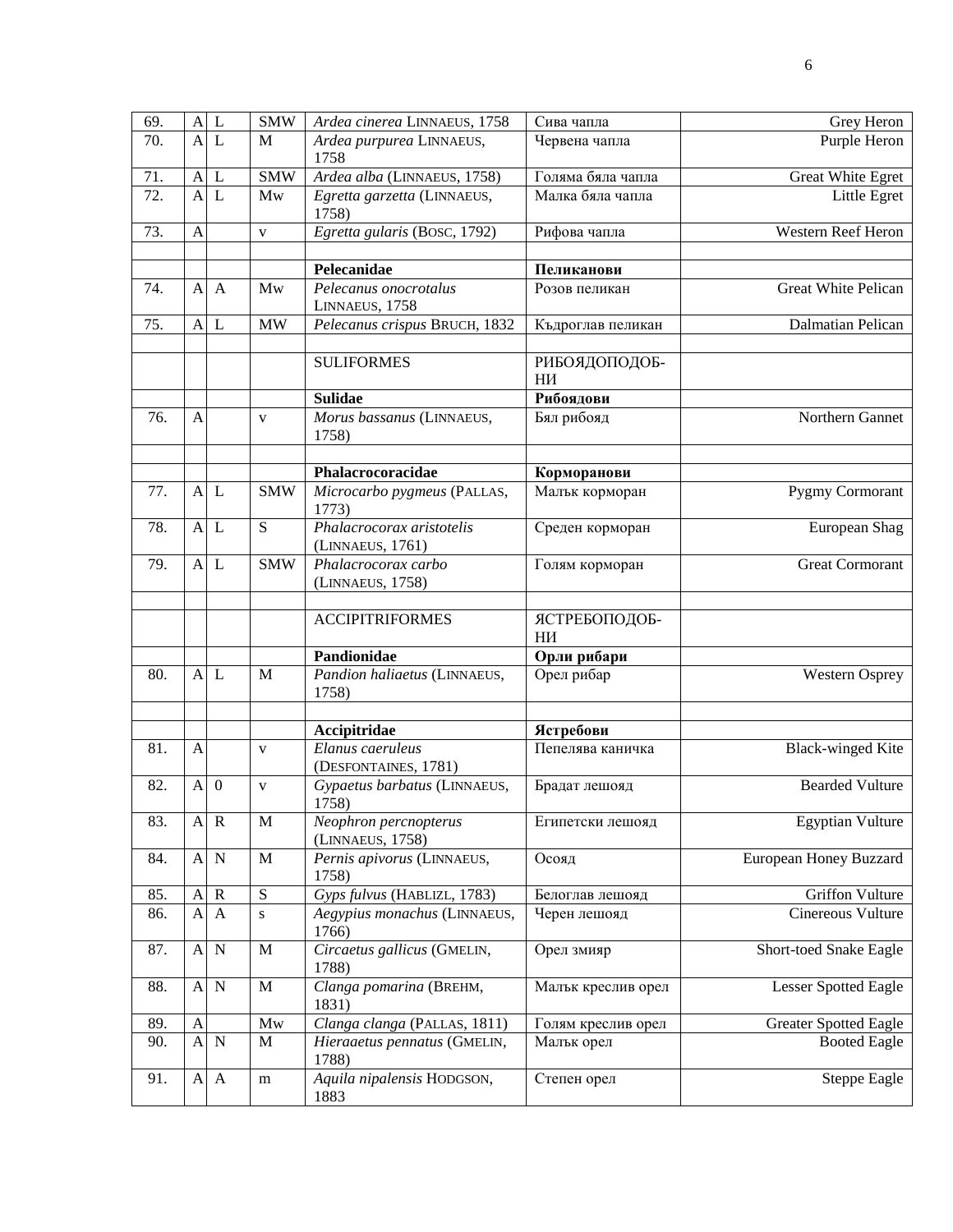| 92.  | $\overline{A}$ | $\mathbf R$      | ${\bf S}$               | Aquila heliaca SAVIGNI, 1809             | Кръстат орел          | Eastern Imperial Eagle |
|------|----------------|------------------|-------------------------|------------------------------------------|-----------------------|------------------------|
| 93.  | $\overline{A}$ | $\mathbb{R}$     | $\overline{S}$          | Aquila chrysaetos (LINNAEUS,<br>1758)    | Скален орел           | Golden Eagle           |
| 94.  | $\mathbf{A}$   | $\mathbf{A}$     | m                       | Aquila fasciata VIEILLOT, 1822           | Ястребов орел         | Bonelli's Eagle        |
| 95.  | A              | $\mathbf N$      | M                       | Accipiter brevipes (SEVERTSOV,<br>1850)  | Късопръст ястреб      | Levant Sparrowhawk     |
| 96.  | A              | $\mathbf N$      | <b>SMW</b>              | Accipiter nisus (LINNAEUS,<br>1758)      | Малък ястреб          | Eurasian Sparrowhawk   |
| 97.  | $\mathbf{A}$   | $\mathbf N$      | <b>SMW</b>              | Accipiter gentilis (LINNAEUS,<br>1758)   | Голям ястреб          | Northern Goshawk       |
| 98.  | $\mathbf{A}$   | $\mathbf N$      | $\overline{\text{SMW}}$ | Circus aeruginosus (LINNAEUS,<br>1758)   | Тръстиков блатар      | Western Marsh Harrier  |
| 99.  | $\mathbf{A}$   |                  | <b>MW</b>               | Circus cyaneus (LINNAEUS,<br>1766)       | Полски блатар         | Hen Harrier            |
| 100. | $\mathbf{A}$   | $\mathbf{A}$     | $\mathbf{M}$            | Circus macrourus (GMELIN,<br>1770)       | Степен блатар         | Pallid Harrier         |
| 101. | $\mathbf{A}$   | $\mathbf R$      | $\mathbf{M}$            | Circus pygargus (LINNAEUS,<br>1758)      | Ливаден блатар        | Montagu's Harrier      |
| 102. | $\mathbf{A}$   |                  | mw                      | Milvus milvus (LINNAEUS,<br>1758)        | Червена каня          | Red Kite               |
| 103. | $\mathbf{A}$   | L                | Mw                      | Milvus migrans (BODDAERT,<br>1783)       | Черна каня            | <b>Black Kite</b>      |
| 104. | $\mathbf{A}$   | $\mathbf R$      | <b>SW</b>               | Haliaeetus albicilla (LINNAEUS,<br>1758) | Морски орел           | White-tailed Eagle     |
| 105. | A              |                  | W                       | Buteo lagopus (PONTOPPIDAN,<br>1763)     | Северен мишелов       | Rough-legged Buzzard   |
| 106. | $\mathbf{A}$   | N                | <b>SMW</b>              | Buteo rufinus (CRETZSCHMAR,<br>1827)     | Белоопашат<br>мишелов | Long-legged Buzzard    |
| 107. | $\mathbf{A}$   | $\mathbf N$      | <b>SMW</b>              | Buteo buteo (LINNAEUS, 1758)             | Обикновен<br>мишелов  | Common Buzzard         |
|      |                |                  |                         | <b>OTIDIFORMES</b>                       | ДРОПЛОПОДОБ-<br>НИ    |                        |
|      |                |                  |                         | <b>Otididae</b>                          | Дроплови              |                        |
| 108. | A              | $\boldsymbol{0}$ | W                       | Otis tarda LINNAEUS, 1758                | Дропла                | <b>Great Bustard</b>   |
| 109. | A              | $\boldsymbol{0}$ | W                       | Tetrax tetrax (LINNAEUS, 1758)           | Стрепет               | Little Bustard         |
|      |                |                  |                         | <b>GRUIFORMES</b>                        | ЖЕРАВОПОДОБ-<br>НИ    |                        |
|      |                |                  |                         | <b>Rallidae</b>                          | Дърдавцови            |                        |
| 110. | A              | $\mathbf N$      | $\overline{S}$          | Rallus aquaticus LINNAEUS,<br>1758       | Крещалец              | Water Rail             |
| 111. | $\mathbf{A}$   | $\mathbf R$      | $\mathbf M$             | Crex crex (LINNAEUS, 1758)               | Ливаден дърдавец      | Corn Crake             |
| 112. | A              | L                | M                       | Porzana parva (SCOPOLI, 1769)            | Средна пъструшка      | Little Crake           |
| 113. | A              | L                | $\mathbf M$             | Porzana pusilla (PALLAS, 1766)           | Малка пъструшка       | Baillon's Crake        |
| 114. | A              | L                | $\mathbf M$             | Porzana porzana (LINNAEUS,<br>1766)      | Голяма пъструшка      | <b>Spotted Crake</b>   |
| 115. | $\mathbf{A}$   | $\mathbf N$      | $\overline{S}$          | Gallinula chloropus (LINNAEUS,<br>1758)  | Зеленоножка           | Common Moorhen         |
| 116. | $\overline{A}$ | $\mathbf N$      | <b>SMW</b>              | Fulica atra LINNAEUS, 1758               | Лиска                 | Eurasian Coot          |
|      |                |                  |                         |                                          |                       |                        |
|      |                |                  |                         | Gruidae                                  | Жеравови              |                        |
| 117. | $\mathbf{A}$   |                  | $\overline{\mathbf{V}}$ | Grus virgo (LINNAEUS, 1758)              | Момин жерав           | Demoiselle Crane       |
| 118. | $\mathbf{A}$   | $\mathbf{A}$     | $\mathbf{M}\mathbf{w}$  | Grus grus (LINNAEUS, 1758)               | Сив жерав             | Common Crane           |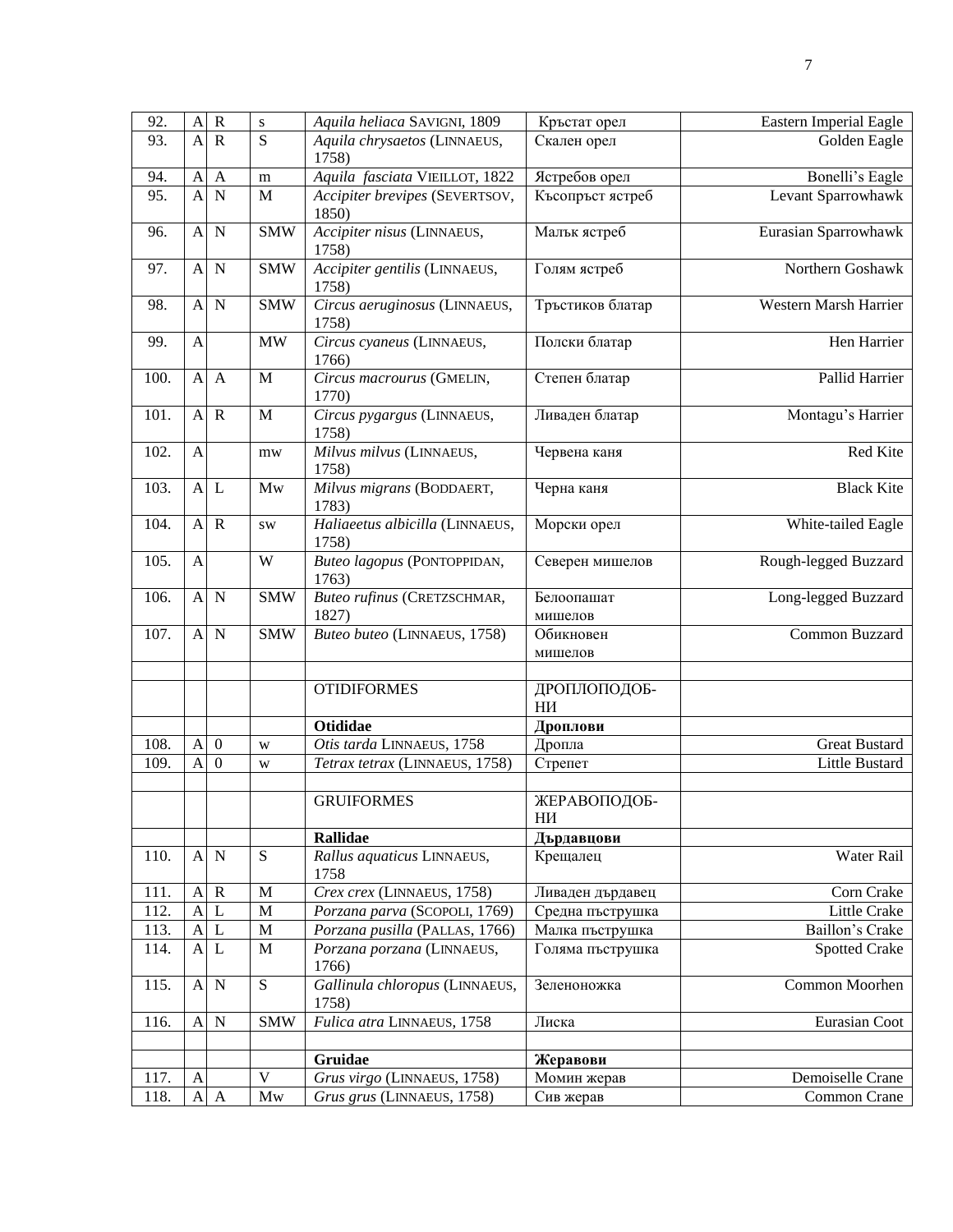|                    |                           |                |              | <b>CHARADRIIFORMES</b>                    | ДЪЖДОСВИРЦО-      |                             |
|--------------------|---------------------------|----------------|--------------|-------------------------------------------|-------------------|-----------------------------|
|                    |                           |                |              |                                           | ПОДОБНИ           |                             |
|                    |                           |                |              | <b>Burhinidae</b>                         | Туриликови        |                             |
| 119.               | $\mathbf{A}$              | $\mathbf N$    | M            | <b>Burhinus oedicnemus</b>                | Турилик           | Eurasian Stone-curlew       |
|                    |                           |                |              | (LINNAEUS, 1758)                          |                   |                             |
|                    |                           |                |              |                                           |                   |                             |
|                    |                           |                |              | Haematopodidae                            | Стридоядови       |                             |
| 120.               | $\mathbf{A}$              | L              | Mw           | Haematopus ostralegus                     | Стридояд          | Eurasian Oystercatcher      |
|                    |                           |                |              | LINNAEUS, 1758                            |                   |                             |
|                    |                           |                |              |                                           |                   |                             |
|                    |                           |                |              | Recurvirostridae                          | Саблеклюнови      |                             |
| 121.               | $\mathbf{A}$              | $\mathbf R$    | M            | Himantopus himantopus                     | Кокилобегач       | <b>Black-winged Stilt</b>   |
|                    |                           |                |              | (LINNAEUS, 1758)                          |                   |                             |
| 122.               | $\mathbf{A}$              | $\mathbf R$    | <b>MW</b>    | Recurvirostra avosetta                    | Саблеклюн         | Pied Avocet                 |
|                    |                           |                |              | LINNAEUS, 1758                            |                   |                             |
|                    |                           |                |              |                                           |                   |                             |
|                    |                           |                |              | Charadriidae                              | Дъждосвирцови     |                             |
| 123.               | $\mathbf{A}$              | $\mathbf N$    | <b>MW</b>    | Vanellus vanellus (LINNAEUS,              | Обикновена        | Northern Lapwing            |
|                    |                           |                |              | 1758)                                     | калугерица        |                             |
| 124.               | $\mathbf{A}$              |                | $\mathbf{V}$ | Vanellus spinosus (LINNAEUS,              | Шипокрила         | Spur-winged Lapwing         |
|                    |                           |                |              | 1758)                                     | калугерица        |                             |
| 125.               | $\mathbf{A}$              |                | $\mathbf{V}$ | Vanellus gregarius (PALLAS,               | Степна калугерица | Sociable Lapwing            |
|                    |                           |                |              | 1771)                                     |                   |                             |
| 126.               | $\mathbf{A}$              |                | V            | Vanellus leucurus                         | Белоопашата       | White-tailed Lapwing        |
|                    |                           |                |              | (LICHTENSTEIN, 1823)                      | калугерица        |                             |
| $\overline{127}$ . | $\mathbf{A}$              |                | <b>MW</b>    | Pluvialis apricaria (LINNAEUS,            | Златиста булка    | European Golden Plover      |
| 128.               | $\mathbf{A}$              |                | Mw           | 1758)                                     |                   |                             |
|                    |                           |                |              | Pluvialis squatarola (LINNAEUS,<br>1758)  | Сребриста булка   | Grey Plover                 |
| 129.               | A                         |                | Mw           | Charadrius hiaticula LINNAEUS,            | Пясъчен           | <b>Common Ringed Plover</b> |
|                    |                           |                |              | 1758                                      | дъждосвирец       |                             |
| 130.               | $\mathbf{A}$              | $\mathbf N$    | Mw           | Charadrius dubius (SCOPOLI,               | Речен дъждосвирец | Little Ringed Plover        |
|                    |                           |                |              | 1786)                                     |                   |                             |
| 131.               | $\mathbf{A}$              | $\mathbf R$    | Mw           | Charadrius alexandrinus                   | Морски            | <b>Kentish Plover</b>       |
|                    |                           |                |              | LINNAEUS, 1758                            | дъждосвирец       |                             |
| 132.               | $\overline{A}$            |                | V            | Charadrius mongolus PALLAS,               | Монголски         | Lesser Sand Plover          |
|                    |                           |                |              | 1776                                      | дъждосвирец       |                             |
|                    |                           |                |              |                                           |                   |                             |
| 133.               | $\mathbf{A}$              |                | V            | Charadrius leschenaultii                  | Дебелоклюн        | <b>Greater Sand Plover</b>  |
|                    |                           |                |              | LESSON, 1826                              | дъждосвирец       |                             |
| 134.               | $\boldsymbol{\mathsf{A}}$ |                | V            | Charadrius asiaticus PALLAS,              | Каспийски         | Caspian Plover              |
|                    |                           |                |              | 1773                                      | дъждосвирец       |                             |
| 135.               | $\boldsymbol{\mathsf{A}}$ |                | $\mathbf M$  | Charadrius morinellus                     | Планински         | Eurasian Dotterel           |
|                    |                           |                |              | LINNAEUS, 1758                            | дъждосвирец       |                             |
|                    |                           |                |              |                                           |                   |                             |
|                    |                           |                |              | Scolopacidae                              | Бекасови          |                             |
| 136.               | $\mathbf{A}$              | $\mathbf R$    | <b>MW</b>    | Scolopax rusticola LINNAEUS,<br>1758      | Горски бекас      | Eurasian Woodcock           |
| 137.               |                           |                | Mw           |                                           | Малка бекасина    |                             |
|                    | $\boldsymbol{\mathsf{A}}$ |                |              | Lymnocryptes minimus<br>(BRUENNICH, 1764) |                   | Jack Snipe                  |
| 138.               | $\mathbf{A}$              | $\overline{0}$ | $m$ w        | Gallinago media (LATHAM,                  | Голяма бекасина   | <b>Great Snipe</b>          |
|                    |                           |                |              | 1787)                                     |                   |                             |
| 139.               |                           | A N            | <b>MW</b>    | Gallinago gallinago (LINNAEUS,            | Средна бекасина   | Common Snipe                |
|                    |                           |                |              | 1758)                                     |                   |                             |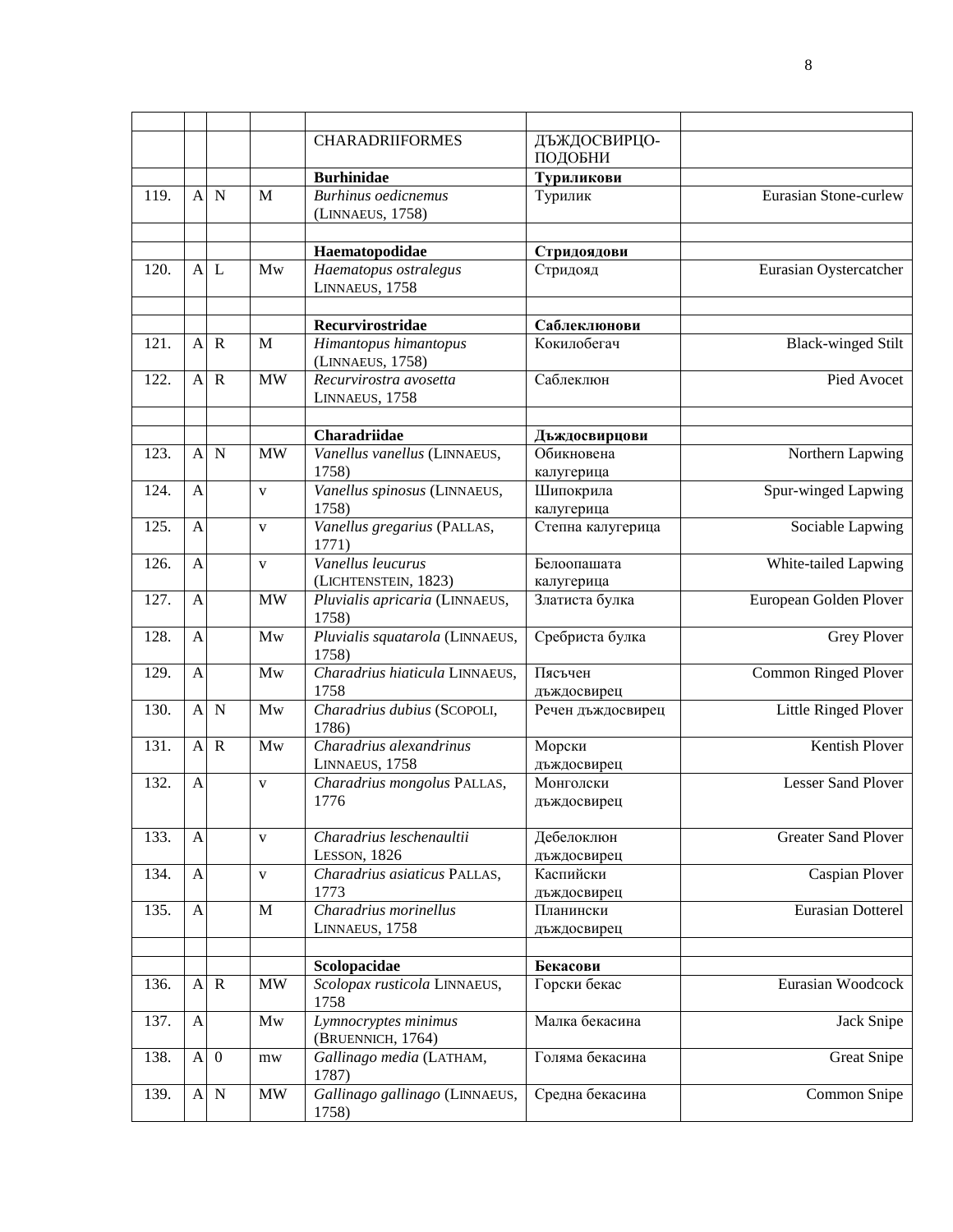| 140. | $\mathbf{A}$   |             | Mw           | Limosa limosa (LINNAEUS,<br>1758)           | Черноопашат<br>крайбрежен бекас  | <b>Black-tailed Godwit</b>     |
|------|----------------|-------------|--------------|---------------------------------------------|----------------------------------|--------------------------------|
| 141. | $\mathbf{A}$   |             | mw           | Limosa lapponica (LINNAEUS,<br>1758)        | Пъстроопашат<br>крайбрежен бекас | Bar-tailed Godwit              |
| 142. | $\mathbf{A}$   |             | mw           | Numenius phaeopus (LINNAEUS,<br>1758)       | Малък свирец                     | Whimbrel                       |
| 143. | $\overline{A}$ |             | $\mathbf{V}$ | Numenius tenuirostris<br>VIEILLOT, 1817     | Тънкоклюн свирец                 | Slender-billed Curlew          |
| 144. | $\mathbf{A}$   |             | Mw           | Numenius arquata (LINNAEUS,<br>1758)        | Голям свирец                     | Eurasian Curlew                |
| 145. | $\mathbf{A}$   |             | Mw           | Tringa erythropus (PALLAS,<br>1764)         | Голям червеноног<br>водобегач    | <b>Spotted Redshank</b>        |
| 146. | $\mathbf{A}$   | $\mathbf R$ | Mw           | Tringa totanus (LINNAEUS,<br>1758)          | Малък червеноног<br>водобегач    | Common Redshank                |
| 147. | $\mathbf{A}$   | $A^*$       | M            | Tringa stagnatilis (BECHSTEIN,<br>1803)     | Малък зеленоног<br>водобегач     | Marsh Sandpiper                |
| 148. | $\mathbf{A}$   |             | Mw           | Tringa nebularia (GUNNERUS,<br>1767)        | Голям зеленоног<br>водобегач     | Common Greenshank              |
| 149. | $\mathbf{A}$   | $\mathbf N$ | <b>MW</b>    | Tringa ochropus LINNAEUS,<br>1758           | Голям горски<br>водобегач        | Green Sandpiper                |
| 150. | $\mathbf{A}$   |             | Mw           | Tringa glareola LINNAEUS,<br>1758           | Малък горски<br>водобегач        | Wood Sandpiper                 |
| 151. | $\mathbf{A}$   |             | m            | Xenus cinereus<br>(GUELDENSTAEDT, 1775)     | Пепеляв брегобегач               | Terek Sandpiper                |
| 152. | $\mathbf{A}$   | $\mathbf N$ | M            | Actitis hypoleucos (LINNAEUS,<br>1758)      | Късокрил кюкавец                 | Common Sandpiper               |
| 153. | A              |             | $\mathbf{V}$ | Actitis macularius (LINNAEUS,<br>1766)      | Петнист кюкавец                  | <b>Spotted Sandpiper</b>       |
| 154. | $\overline{A}$ |             | Mw           | Arenaria interpres (LINNAEUS,<br>1758)      | Камъкообръщач                    | Ruddy Turnstone                |
| 155. | $\overline{A}$ |             | mw           | Calidris canutus (LINNAEUS,<br>1758)        | Голям брегобегач                 | Red Knot                       |
| 156. | $\mathbf{A}$   |             | <b>MW</b>    | Calidris alba (PALLAS, 1764)                | Трипръст<br>брегобегач           | Sanderling                     |
| 157. | $\mathbf{A}$   |             | MW           | Calidris minuta (LEISLER,<br>1812)          | Малък брегобегач                 | Little Stint                   |
| 158. | A              |             | M            | Calidris temminckii (LEISLER,<br>1812)      | Сив брегобегач                   | Temminck's Stint               |
| 159. | A              |             | $\mathbf{V}$ | Calidris melanotos (VIEILLOT,<br>1819)      | Цветногръд<br>брегобегач         | Pectoral Sandpiper             |
| 160. | $\mathbf{A}$   |             | $\mathbf{V}$ | Calidris acuminata<br>(HORSFIELD, 1821)     | Остроопашат<br>брегобегач        | Sharp-tailed Sandpiper         |
| 161. | $\mathbf{A}$   |             | M            | Calidris ferruginea<br>(PONTOPPIDAN, 1763)  | Кривоклюн<br>брегобегач          | Curlew Sandpiper               |
| 162. | $\mathbf{A}$   |             | $\mathbf{V}$ | Calidris maritima (BRUENNICH,<br>1764)      | Морски брегобегач                | Purple Sandpiper               |
| 163. | A              |             | MW           | Calidris alpina (LINNAEUS,<br>1758)         | Тъмногръд<br>брегобегач          | Dunlin                         |
| 164. | A              |             | M            | Limicola falcinellus<br>(PONTOPPIDAN, 1763) | Блатобегач                       | <b>Broad-billed Sandpiper</b>  |
| 165. | A              |             | $\mathbf V$  | Tringites subruficollis<br>(VIEILLOT, 1819) | Жълтогръд<br>дъждосвирец         | <b>Buff-breasted Sandpiper</b> |
| 166. | $\mathbf{A}$   |             | Mw           | Phylomachus pugnax<br>(LINNAEUS, 1758)      | Бойник                           | Ruff                           |
| 167. | $\mathbf{A}$   |             | $\mathbf{V}$ | Phalaropus tricolor (VIEILLOT,              | Трицветен листоног               | Wilson's Phalarope             |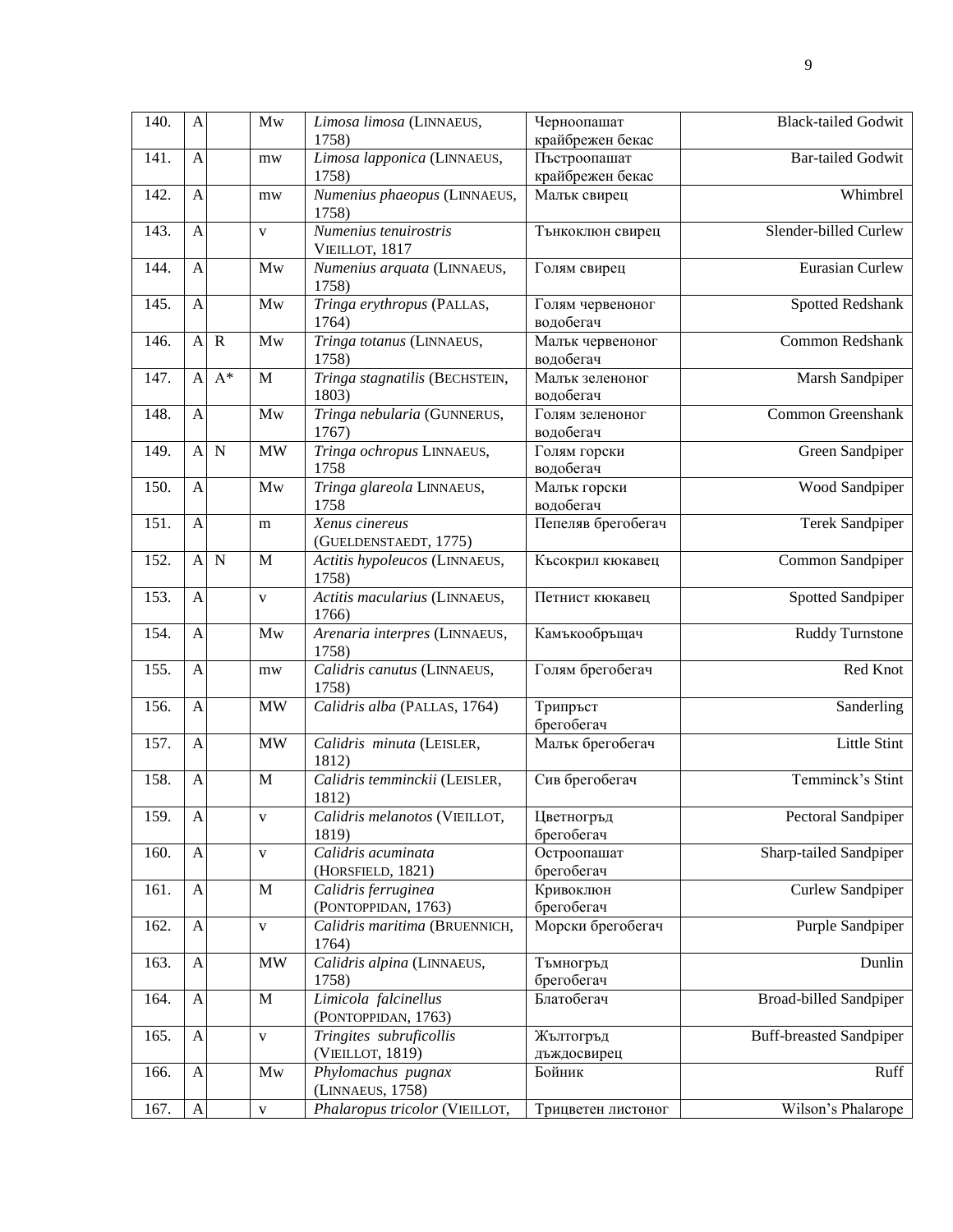|      |                |              |                         | 1819)                                          |                             |                                           |
|------|----------------|--------------|-------------------------|------------------------------------------------|-----------------------------|-------------------------------------------|
| 168. | $\mathbf{A}$   |              | M                       | Phalaropus lobatus (LINNAEUS,<br>1758)         | Тънкоклюн<br>листоног       | Red-necked Phalarope                      |
| 169. | $\mathbf{A}$   |              | $\mathbf{V}$            | Phalaropus fulicarius<br>(LINNAEUS, 1758)      | Плоскоклюн<br>листоног      | Red Phalarope                             |
|      |                |              |                         | Glareolidae                                    |                             |                                           |
| 170. | $\mathbf{A}$   | $\mathbf R$  | M                       | Glareola pratincola (LINNAEUS,                 | Огърличникови<br>Кафявокрил | <b>Collared Pratincole</b>                |
|      |                |              |                         | 1766)                                          | огърличник                  |                                           |
| 171. | $\mathbf{A}$   | $\mathbf{A}$ | m                       | Glareola nordmanni FISCHER,                    | Чернокрил                   | <b>Black-winged Pratincole</b>            |
|      |                |              |                         | 1843                                           | огърличник                  |                                           |
|      |                |              |                         | Laridae                                        | Чайкови                     |                                           |
| 172. | $\overline{A}$ |              | $\mathbf{V}$            | Rissa tridactyla (LINNAEUS,<br>1758)           | Трипръста чайка             | <b>Black-legged Kittiwake</b>             |
| 173. | $\mathbf{A}$   |              | $\mathbf{V}$            | Xema sabini (SABINE, 1819)                     | Вилоопашата чайка           | Sabine's Gull                             |
| 174. | $\mathbf{A}$   | $\mathbf{A}$ | $\overline{\text{MW}}$  | Chroicocephalus genei (BREME,<br>1839)         | Тънкоклюна чайка            | Slender-billed Gull                       |
| 175. | $\mathbf{A}$   | L            | <b>MW</b>               | Chroicocephalus ridibundus<br>(LINNAEUS, 1766) | Речна чайка                 | <b>Black-headed Gull</b>                  |
| 176. | $\mathbf{A}$   |              | <b>MW</b>               | Hydrocoloeus minutus (PALLAS,<br>1776)         | Малка чайка                 | Little Gull                               |
| 177. | $\mathbf{A}$   |              | $\mathbf{V}$            | Leucophaeus atricilla<br>(LINNAEUS, 1758)      | Ацтекска чайка              | <b>Laughing Gull</b>                      |
| 178. | A              |              | $\mathbf{V}$            | Ichtyaetus relictus (LÖNNBERG,<br>1931)        | Реликтна чайка              | Relict Gull                               |
| 179. | $\mathbf{A}$   |              | $\mathbf{V}$            | Ichtyaetus audouinii<br>(PAYRAUDEAU, 1826)     | Средиземноморска<br>чайка   | Audouin's Gull                            |
| 180. | $\mathbf{A}$   | $\mathbf{A}$ | <b>MW</b>               | Ichtyaetus melanocephalus<br>(TEMMINCK, 1820)  | Малка черноглава<br>чайка   | Mediterranean Gull                        |
| 181. | $\mathbf{A}$   |              | $\overline{\mathbf{V}}$ | Ichtyaetus ichthyaetus<br>(PALLAS, 1773)       | Голяма черноглава<br>чайка  | Pallas's Gull<br>(Great Black-headed Gul) |
| 182. | $\mathbf{A}$   |              | <b>MW</b>               | Larus canus LINNAEUS, 1758                     | Чайка буревестница          | Mew (Common) Gull                         |
| 183. | $\overline{A}$ |              | V                       | Larus delawarensis ORD, 1815                   | Пръстенчатоклюна<br>чайка   | Ring-billed Gull                          |
| 184. | $\mathbf{A}$   |              | mw                      | Larus marinus LINNAEUS, 1758                   | Голяма черногърба<br>чайка  | Great Black-backed Gull                   |
| 185. | $\mathbf{A}$   |              | $\mathbf V$             | Larus hyperboreus GUNNERUS,<br>1767            | Голяма белокрила<br>чайка   | Glaucous Gull                             |
| 186. | $\overline{A}$ |              | W                       | Larus argentatus PONTOPPIDAN,<br>1763          | Сребриста чайка             | European Herring Gull                     |
| 187. | $\mathbf{A}$   |              | $m$ w                   | Larus cachinnans PALLAS, 1811                  | Каспийска чайка             | Caspian Gull                              |
| 188. | $\mathbf{A}$   | $\mathbf N$  | $\overline{S}$          | Larus michahellis NAUMANN,<br>1840             | Жълтокрака чайка            | Yellow-legged Gull                        |
| 189. | $\mathbf{A}$   |              | Mw                      | Larus fuscus LINNAEUS, 1758                    | Малка черногърба<br>чайка   | Lesser Black-backed Gull                  |
| 190. |                | A L          | $\mathbf M$             | Gelochelidon nilotica (GMELIN,<br>1789)        | Дебелоклюна<br>рибарка      | Gull-billed Tern                          |
| 191. | $\mathbf{A}$   |              | $\mathbf M$             | Hydroprogne caspia (PALLAS,<br>1770)           | Каспийска рибарка           | Caspian Tern                              |
| 192. |                | A L          | Mw                      | Thalasseus sandvicensis<br>(LATHAM, 1787)      | Гривеста рибарка            | Sandwich Tern                             |
| 193. |                | A L          | $\mathbf M$             | Sternula albifrons PALLAS,<br>1764             | Белочела рибарка            | Little Tern                               |
| 194. |                | $A$ L        | $\mathbf M$             | Sterna hirundo LINNAEUS, 1758                  | Речна рибарка               | Common Tern                               |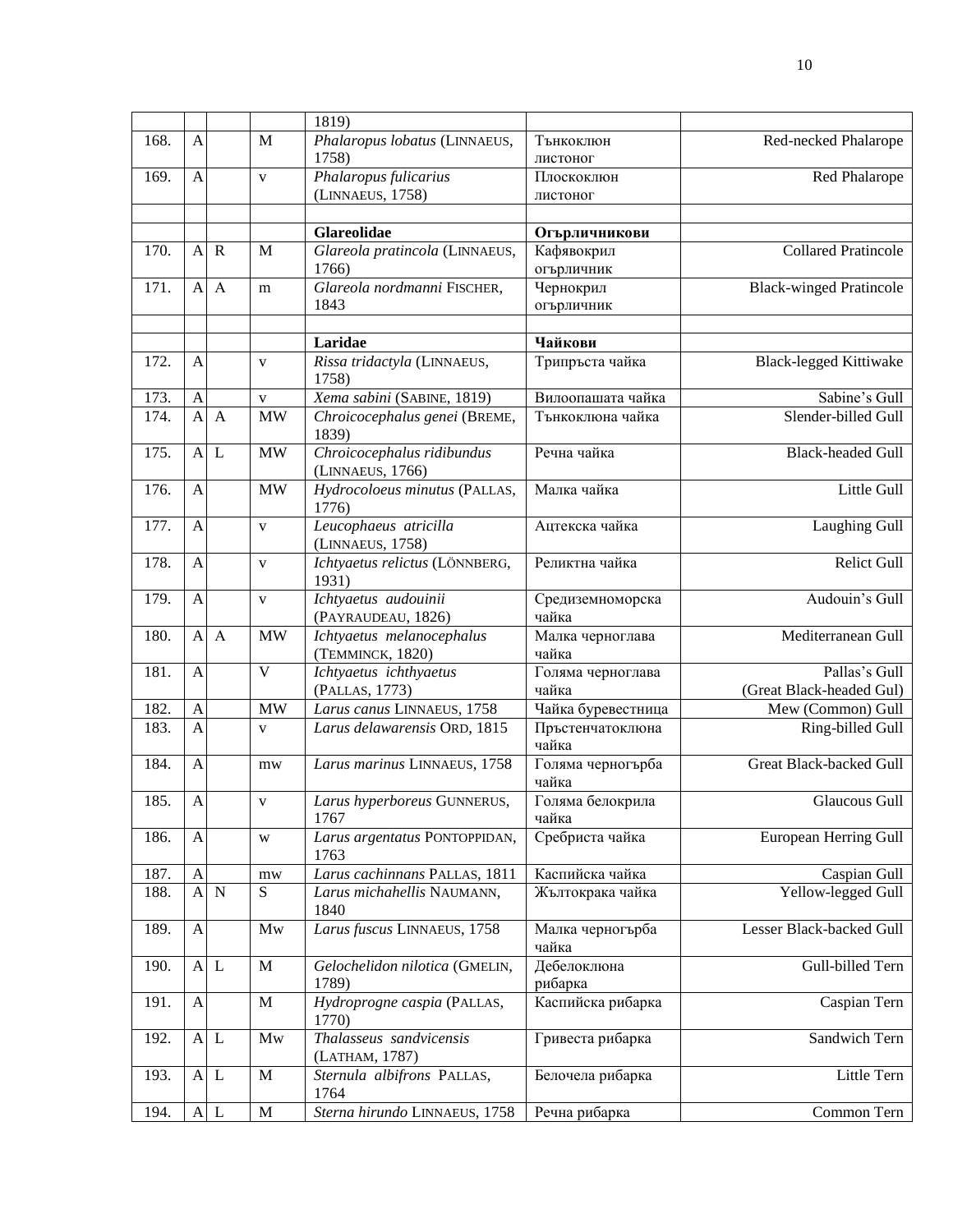| 195. | A              |              | $\mathbf{V}$            | Sterna paradisaea<br>PONTOPPIDAN, 1763       | Полярна рибарка               | Arctic Tern                   |
|------|----------------|--------------|-------------------------|----------------------------------------------|-------------------------------|-------------------------------|
| 196. |                | $A$ $L$      | M                       | Chlidonias hybrida (PALLAS,<br>1811)         | Белобуза рибарка              | Whiskered Tern                |
| 197. | $\mathbf{A}$   | $\mathbf{A}$ | M                       | Chlidonias leucopterus<br>(TEMMINCK, 1815)   | Белокрила рибарка             | White-winged Tern             |
| 198. | A              | $\mathbf{L}$ | M                       | Chlidonias niger (LINNAEUS,<br>1758)         | Черна рибарка                 | <b>Black Tern</b>             |
|      |                |              |                         |                                              |                               |                               |
|      |                |              |                         | <b>Stercorariidae</b>                        | Морелетникови                 |                               |
| 199. | $\overline{A}$ |              | $\mathbf{V}$            | Stercorarius skua (BRUENNICH,<br>1764)       | Голям морелетник              | Great Skua                    |
| 200. | $\overline{A}$ |              | $\mathbf{V}$            | Stercorarius pomarinus<br>(TEMMINCK, 1815)   | Тъпоопашат<br>морелетник      | Pomarine Skua                 |
| 201. | $\mathbf{A}$   |              | M                       | Stercorarius parasiticus                     | Остроопашат                   | Parasitic Jaeger              |
|      |                |              |                         | (LINNAEUS, 1758)                             | морелетник                    |                               |
| 202. | $\overline{A}$ |              | $\overline{\mathbf{V}}$ | Stercorarius longicaudus                     | Дългоопашат                   | Long-tailed Jaeger            |
|      |                |              |                         | VIEILLOT, 1819                               | морелетник                    |                               |
|      |                |              |                         |                                              |                               |                               |
|      |                |              |                         | <b>Alcidae</b>                               | Кайрови                       |                               |
| 203. | $\overline{A}$ |              | $\mathbf{V}$            | Uria aalge (PONTOPPIDAN,<br>1763)            | Тънкоклюна кайра              | Common Murre                  |
|      |                |              |                         |                                              |                               |                               |
|      |                |              |                         | <b>PTEROCLIDIFORMES</b>                      | <b>ПУСТИНАРКОПО-</b><br>ДОБНИ |                               |
|      |                |              |                         | Pteroclidae                                  | Пустинаркови                  |                               |
| 204. | $\mathbf{A}$   | $A^*$        | $\mathbf{V}$            | Syrrhaptes paradoxus (PALLAS,                | Пухопръста                    | Pallas's Sandgrouse           |
|      |                |              |                         | 1773)                                        | пустинарка                    |                               |
|      |                |              |                         | <b>COLUMBIFORMES</b>                         | ГЪЛЪБОПОДОБНИ                 |                               |
|      |                |              |                         | Columbidae                                   | Гълъбови                      |                               |
| 205. | $\mathbf{A}$   | $\mathbf N$  | ${\bf S}$               | Columba livia GMELIN, 1789                   | Скален гълъб                  | <b>Rock Dove</b>              |
| 206. | $\mathbf{A}$   | $\mathbf N$  | <b>SMW</b>              | Columba oenas LINNAEUS,                      | Хралупар                      | <b>Stock Dove</b>             |
|      |                |              |                         | 1758                                         |                               |                               |
| 207. | $\mathbf{A}$   | $\mathbf N$  | $\overline{\text{SMW}}$ | Columba palumbus LINNAEUS,<br>1758           | Гривяк                        | Common Wood Pigeon            |
| 208. | A              | $\mathbf N$  | M                       | Streptopelia turtur (LINNAEUS,               | Обикновена                    | European Turtle Dove          |
|      |                |              |                         | 1758)                                        | гургулица                     |                               |
| 209. | $\mathbf{A}$   | $\mathbf N$  | S                       | Streptopelia decaocto<br>(FRIVALDSZKY, 1838) | Гугутка                       | <b>Eurasian Collared Dove</b> |
| 210. | A              |              | $\mathbf{V}$            | Spilopelia senegalensis<br>(LINNAEUS, 1766)  | Малка гургулица               | Laughing Dove                 |
|      |                |              |                         |                                              |                               |                               |
|      |                |              |                         | <b>CUCULIFORMES</b>                          | КУКУВИЦОПО-<br>ДОБНИ          |                               |
|      |                |              |                         | <b>Cuculidae</b>                             | Кукувицови                    |                               |
| 211. | A              | $\mathbf{A}$ | m                       | Clamator glandarius<br>(LINNAEUS, 1758)      | Качулата кукувица             | <b>Great Spotted Cuckoo</b>   |
| 212. | A              | $\mathbf N$  | M                       | Cuculus canorus LINNAEUS,                    | Обикновена                    | Common Cuckoo                 |
|      |                |              |                         | 1758                                         | кукувица                      |                               |
|      |                |              |                         |                                              |                               |                               |
|      |                |              |                         | <b>STRIGIFORMES</b>                          | СОВОПОДОБНИ                   |                               |
|      |                |              |                         | <b>Tytonidae</b>                             | Забулени сови                 |                               |
| 213. | $\overline{A}$ | $\mathbf N$  | <b>SW</b>               | Tyto alba (SCOPOLI, 1769)                    | Забулена сова                 | Western Barn Owl              |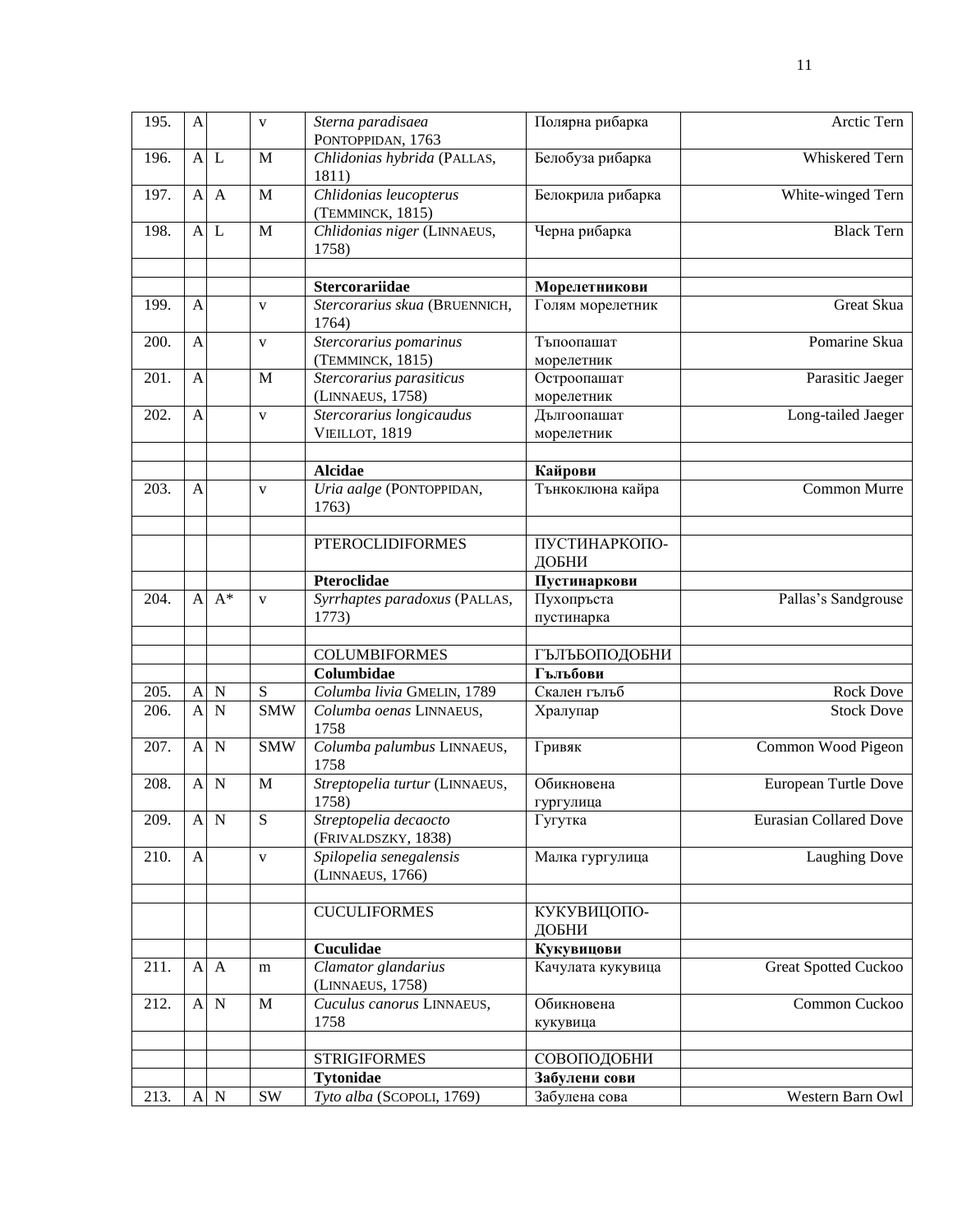|      |                |             |                | <b>Strigidae</b>                          | Совови                          |                           |
|------|----------------|-------------|----------------|-------------------------------------------|---------------------------------|---------------------------|
| 214. | $\mathbf{A}$   | $\mathbf N$ | M              | Otus scops (LINNAEUS, 1758)               | Чухал                           | Eurasian Scops Owl        |
| 215. | $\overline{A}$ | N           | S              | Bubo bubo (LINNAEUS, 1758)                | Бухал                           | Eurasian Eagle Owl        |
| 216. | $\overline{A}$ | N           | $\overline{S}$ | Strix aluco LINNAEUS, 1758                | Горска улулица                  | Tawny Owl                 |
| 217. | $\overline{A}$ | L           | $\overline{S}$ | Strix uralensis PALLAS, 1771              | Уралска улулица                 | Ural Owl                  |
| 218. | $\mathbf{A}$   | $\mathbf R$ | $\overline{S}$ | Glaucidium passerinum<br>(LINNAEUS, 1758) | Врабчова кукумявка              | Eurasian Pygmy Owl        |
| 219. | $\mathbf{A}$   | $\mathbf N$ | S              | Athene noctua (SCOPOLI, 1769)             | Обикновена<br>кукумявка         | Little Owl                |
| 220. | $\mathbf{A}$   | $\mathbf R$ | ${\bf S}$      | Aegolius funereus (LINNAEUS,              | Пернатонога                     | <b>Boreal Owl</b>         |
|      |                |             |                | 1758)                                     | кукумявка                       |                           |
| 221. | $\mathbf{A}$   | N           | <b>SMW</b>     | Asio otus (LINNAEUS, 1758)                | Ушата сова                      | Long-eared Owl            |
| 222. | A              | A           | <b>MW</b>      | Asio flammeus (PONTOPPIDAN,<br>1763)      | Блатна сова                     | Short-eared Owl           |
|      |                |             |                | <b>CAPRIMULGIFORMES</b>                   | КОЗОДОЕВОПО-<br>ДОБНИ           |                           |
|      |                |             |                | Caprimulgidae                             | Същински козодои                |                           |
| 223. | $\mathbf{A}$   | $\mathbf N$ | M              | Caprimulgus europaeus<br>LINNAEUS, 1758   | Европейски козодой              | European Nightjar         |
|      |                |             |                | <b>APODIFORMES</b>                        | БЪРЗОЛЕТОПО-<br>ДОБНИ           |                           |
|      |                |             |                | Apodidae                                  | Бързолетови                     |                           |
| 224. | $\mathbf{A}$   | $\mathbf N$ | M              | Tachymarptis melba<br>(LINNAEUS, 1758)    | Алпийски бързолет               | Alpine Swift              |
| 225. | $\mathbf{A}$   | $\mathbf N$ | M              | Apus apus (LINNAEUS, 1758)                | Черен бързолет                  | Common Swift              |
| 226. | $\overline{A}$ | $\mathbf R$ | $\mathbf{M}$   | Apus pallidus (SHELLEY, 1870)             | Блед бързолет                   | Pallid Swift              |
| 227. | $\overline{A}$ |             | $\mathbf{V}$   | Apus affinis (GRAY, 1832)                 | Малък бързолет                  | Little Swift              |
|      |                |             |                | <b>CORACIIFORMES</b>                      | СИНЯВИЦОПО-<br>ДОБНИ            |                           |
|      |                |             |                | Coraciidae                                | Синявицови                      |                           |
| 228. | A              | $\mathbf N$ | M              | Coracias garrulus LINNAEUS,<br>1758       | Синявица                        | European Roller           |
|      |                |             |                | Alcedinidae                               | Земеродни<br>рибарчета          |                           |
| 229. | A              |             | $\mathbf{V}$   | Halcyon smyrnensis (LINNAEUS,<br>1758)    | Белогръдо<br>земеродно рибарче  | White-throated Kingfisher |
| 230. |                | $A \mid N$  | ${\bf S}$      | Alcedo atthis (LINNAEUS, 1758)            | Обикновено<br>земеродно рибарче | Common Kingfisher         |
|      |                |             |                | Meropidae                                 | Пчелоядови                      |                           |
| 231. | $\mathbf{A}$   |             | $\mathbf V$    | Merops persicus PALLAS, 1773              | Зелен пчелояд                   | Olive Bee-eater           |
| 232. | $\mathbf{A}$   | $\mathbf N$ | $\mathbf M$    | Merops apiaster LINNAEUS,<br>1758         | Обикновен пчелояд               | European Bee-eater        |
|      |                |             |                | <b>BUCEROTIFORMES</b>                     | ПТИЦИ-<br><b>НОСОРОЗИ</b>       |                           |
|      |                |             |                | Upupidae                                  | Папунякови                      |                           |
| 233. | $\mathbf{A}$   | N           | $\mathbf M$    | Upupa epops LINNAEUS, 1758                | Папуняк                         | Eurasian Hoopoe           |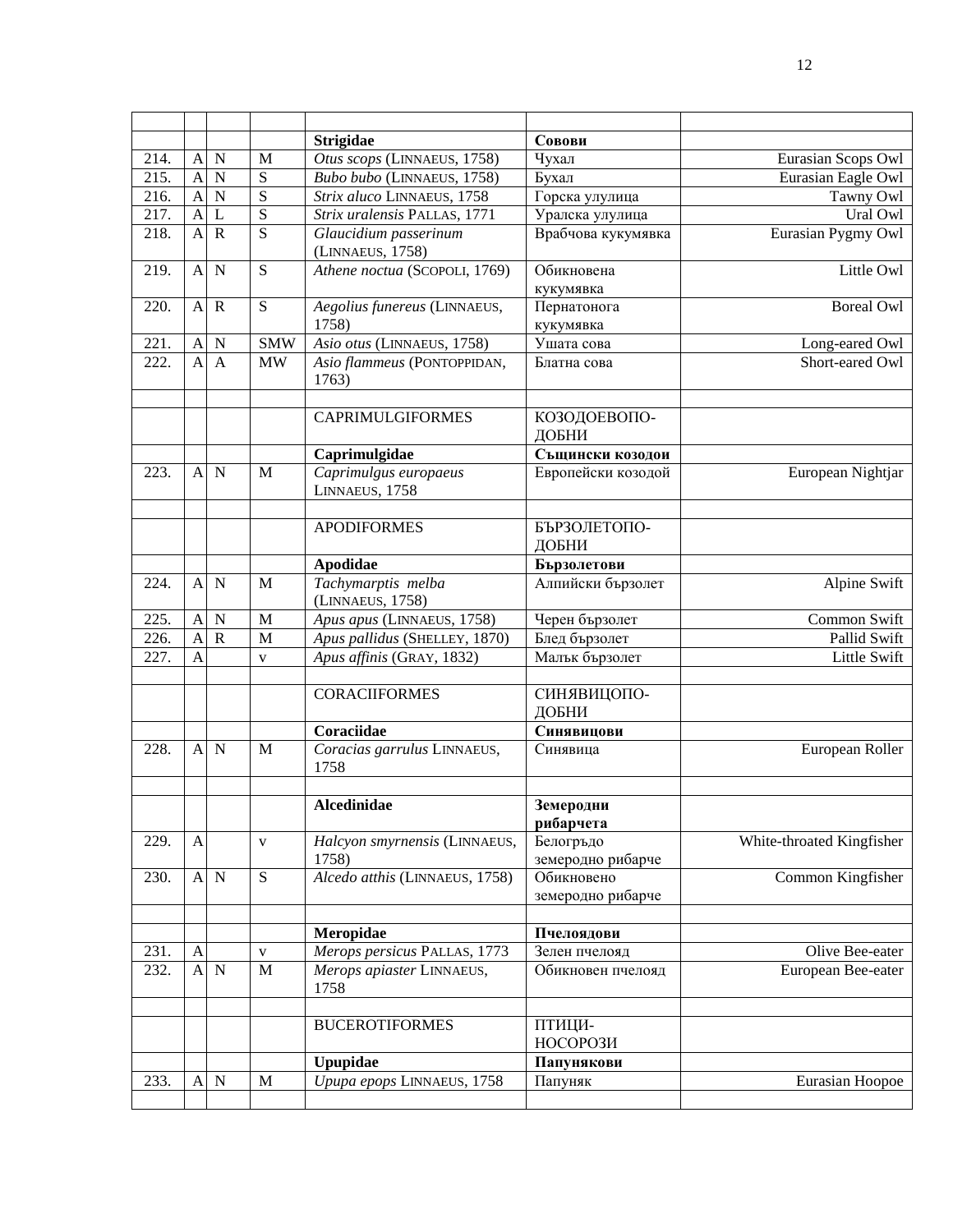|      |                           |              |                | <b>PICIFORMES</b>                                   | КЪЛВАЧОПОДОБ-             |                                 |
|------|---------------------------|--------------|----------------|-----------------------------------------------------|---------------------------|---------------------------------|
|      |                           |              |                |                                                     | HИ                        |                                 |
|      |                           |              |                | Picidae                                             | Кълвачови                 |                                 |
| 234. | $\mathbf{A}$              | $\mathbf N$  | M              | Jynx torquilla LINNAEUS, 1758                       | Въртошийка                | Eurasian Wryneck                |
| 235. | A                         | N            | S              | Dendrocopos minor (LINNAEUS,<br>1758)               | Малък пъстър<br>кълвач    | Lesser Spotted Woodpecker       |
| 236. | $\mathbf{A}$              | $\mathbf N$  | S              | Dendrocopos medius<br>(LINNAEUS, 1758)              | Среден пъстър<br>кълвач   | Middle Spotted Woodpecker       |
| 237. | $\mathbf{A}$              | $\mathbf R$  | $\overline{S}$ | Dendrocopos leucotos<br>(BECHSTEIN, 1803)           | Белогърб кълвач           | White-backed Woodpecker         |
| 238. | $\mathbf{A}$              | $\mathbf N$  | ${\bf S}$      | Dendrocopos syriacus<br>(HEMPRICH, EHRENBERG, 1833) | Сирийски пъстър<br>кълвач | Syrian Woodpecker               |
| 239. | $\mathbf{A}$              | $\mathbf N$  | ${\bf S}$      | Dendrocopos major (LINNAEUS,                        | Голям пъстър              | <b>Great Spotted Woodpecker</b> |
| 240. | $\mathbf{A}$              | L            | $\overline{S}$ | 1758)<br>Picoides tridactylus (LINNAEUS,            | кълвач<br>Трипръст кълвач | Eurasian Three-toed Woodpecker  |
| 241. | $\mathbf{A}$              | $\mathbf N$  | ${\bf S}$      | 1758)<br>Dryocopus martius (LINNAEUS,<br>1758)      | Черен кълвач              | <b>Black Woodpecker</b>         |
| 242. | $\mathbf{A}$              | N            | S              | Picus viridis LINNAEUS, 1758                        | Зелен кълвач              | European Green Woodpecker       |
| 243. | $\overline{A}$            | $\mathbf N$  | $\overline{S}$ | Picus canus GMELIN, 1788                            | Сив кълвач                | Grey-headed Woodpecker          |
|      |                           |              |                |                                                     |                           |                                 |
|      |                           |              |                | <b>FALCONIFORMES</b>                                | СОКОЛОПОДОБ-<br>НИ        |                                 |
|      |                           |              |                | Falconidae                                          | Соколови                  |                                 |
| 244. | $\mathbf{A}$              | $\mathbf{A}$ | m              | Falco naumanni FLEISCHER,<br>1811                   | Белошипа ветрушка         | Lesser Kestrel                  |
| 245. | $\mathbf{A}$              | $\mathbf N$  | <b>SM</b>      | Falco tinnunculus LINNAEUS,<br>1758                 | Черношипа<br>ветрушка     | Common Kestrel                  |
| 246. | $\mathbf{A}$              | $\mathbf R$  | M              | Falco vespertinus LINNAEUS,<br>1766                 | Червенонога<br>ветрушка   | Red-footed Falcon               |
| 247. | A                         |              | $\mathbf V$    | Falco eleonorae GENE, 1839                          | Средиземноморски<br>сокол | Eleonora's Falcon               |
| 248. | A                         |              | <b>MW</b>      | Falco columbarius LINNAEUS,<br>1758                 | Малък сокол               | Merlin                          |
| 249. | A                         | $\mathbf N$  | M              | Falco subbuteo LINNAEUS, 1758                       | Сокол орко                | Eurasian Hobby                  |
| 250. | $\overline{A}$            | $\ast$       | $\mathbf{V}$   | Falco biarmicus TEMMINCK,<br>1825                   | Далматински сокол         | Lanner Falcon                   |
| 251. | $\boldsymbol{\mathsf{A}}$ | L            | Mw             | Falco cherrug GRAY, 1834                            | Ловен сокол               | Saker Falcon                    |
| 252. | A                         | $\mathbf N$  | Mw             | Falco peregrinus TUNSTALL,<br>1779                  | Сокол скитник             | Peregrine Falcon                |
|      |                           |              |                | <b>PASSERIFORMES</b>                                | ВРАБЧОПОДОБНИ             |                                 |
|      |                           |              |                | Laniidae                                            | Сврачкови                 |                                 |
| 253. | A                         | $\mathbf N$  | $\mathbf M$    | Lanius collurio LINNAEUS, 1758                      | Червеногърба<br>сврачка   | Red-backed Shrike               |
| 254. | $\mathbf{A}$              |              | $\mathbf{V}$   | Lanius isabellinus HEMPRICH ET<br>EHRENBERG, 1833   | Пустинна сврачка          | Isabelline Shrike               |
| 255. | $\mathbf{A}$              | $\mathbf N$  | $\mathbf M$    | Lanius minor GMELIN, 1788                           | Черночела сврачка         | Lesser Grey Shrike              |
| 256. | $\mathbf{A}$              | $\ast$       | W              | Lanius excubitor LINNAEUS,<br>1758                  | Сива сврачка              | Great Grey Shrike               |
| 257. | $\boldsymbol{\mathsf{A}}$ | $\mathbf N$  | $\mathbf M$    | Lanius senator LINNAEUS, 1758                       | Червеноглава<br>сврачка   | Woodchat Shrike                 |
| 258. |                           | $A \ R$      | $\mathbf M$    | Lanius nubicus LICHTENSTEIN,<br>1823                | Белочела сврачка          | Masked Shrike                   |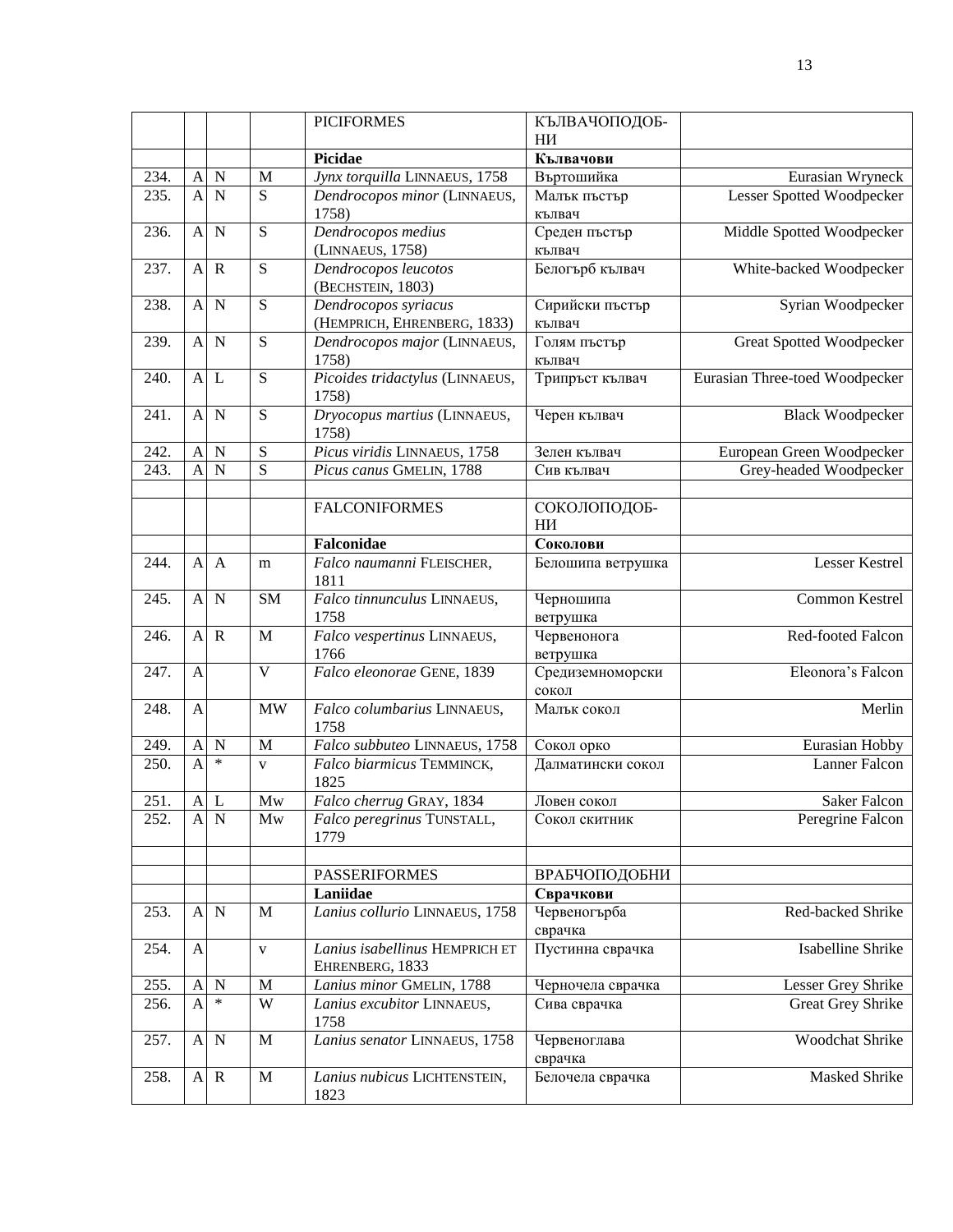|      |                |                |                        | Oriolidae                                   | Авлигови                       |                           |
|------|----------------|----------------|------------------------|---------------------------------------------|--------------------------------|---------------------------|
| 259. | $\mathbf{A}$   | $\mathbf N$    | M                      | Oriolus oriolus (LINNAEUS,<br>1766)         | Авлига                         | Eurasian Golden Oriole    |
|      |                |                |                        |                                             |                                |                           |
|      |                |                |                        | Corvidae                                    | Вранови<br>Сойка               |                           |
| 260. | A              | $\mathbf N$    | S                      | Garrulus glandarius<br>(LINNAEUS, 1758)     |                                | Eurasian Jay              |
| 261. | $\mathbf{A}$   | $\mathbf N$    | S                      | Pica pica (LINNAEUS, 1758)                  | Сврака                         | Eurasian Magpie           |
| 262. | $\overline{A}$ | $\mathbb{R}$   | $\overline{S}$         | Nucifraga caryocatactes<br>(LINNAEUS, 1758) | Сокерица                       | <b>Spotted Nutcracker</b> |
| 263. | $\mathbf{A}$   | L              | S                      | Pyrrhocorax graculus<br>(LINNAEUS, 1766)    | Жълтоклюна гарга               | Alpine Chough             |
| 264. | $\mathbf{A}$   | $\mathbf N$    | <b>SW</b>              | Coloeus monedula (LINNAEUS,<br>1758)        | Чавка                          | Western Jackdaw           |
| 265. | A              | $\mathbf N$    | SW                     | Corvus frugilegus LINNAEUS,<br>1758         | Посевна врана                  | Rook                      |
| 266. | $\mathsf{A}$   | $\mathbf N$    | $\overline{\text{SW}}$ | Corvus cornix LINNAEUS, 1758                | Сива врана                     | <b>Hooded Crow</b>        |
| 267. | $\overline{A}$ | $\overline{N}$ | $\overline{S}$         | Corvus corax LINNAEUS, 1758                 | Гарван                         | Northern Raven            |
|      |                |                |                        | <b>Bombycillidae</b>                        | Копринаркови                   |                           |
| 268. | $\mathbf{A}$   |                | W                      | Bombycilla garrulus                         | Копринарка                     | <b>Bohemian Waxwing</b>   |
|      |                |                |                        | (LINNAEUS, 1758)                            |                                |                           |
|      |                |                |                        | Paridae                                     | Синигерови                     |                           |
| 269. | $\mathbf{A}$   | $\mathbf N$    | S                      | Periparus ater (LINNAEUS,                   | Черен синигер                  | Coal Tit                  |
|      |                |                |                        | 1758)                                       |                                |                           |
| 270. | $\mathbf{A}$   | $\mathbf R$    | S                      | Lophophanes cristatus<br>(LINNAEUS, 1758)   | Качулат синигер                | European Crested Tit      |
| 271. | $\mathbf{A}$   | $\mathbf R$    | $\overline{S}$         | Poecile lugubris (TEMMINCK,<br>1820)        | Жалобен синигер                | Sombre Tit                |
| 272. |                | A N            | S                      | Poecile palustris (LINNAEUS,<br>1758)       | Лъскавоглав<br>синигер         | Marsh Tit                 |
| 273. |                | $A \ R$        | S                      | Poecile montanus (CONRAD,<br>1827)          | Матовоглав синигер             | Willow Tit                |
| 274. |                | A N            | S                      | Cyanistes caeruleus (LINNAEUS,<br>1758)     | Син синигер                    | Eurasian Blue Tit         |
| 275. |                | A N            | S                      | Parus major LINNAEUS, 1758                  | Голям синигер                  | Great Tit                 |
|      |                |                |                        | Remizidae                                   | Торбогнездни<br>синигери       |                           |
| 276. | $\mathbf{A}$   | $\mathbf N$    | Mw                     | Remiz pendulinus (LINNAEUS,<br>1758)        | Торбогнезден<br>синигер        | Eurasian Penduline Tit    |
|      |                |                |                        |                                             |                                |                           |
|      |                |                |                        | Panuridae                                   | Папагалоклюнови                |                           |
| 277. | A              | L              | S                      | Panurus biarmicus (LINNAEUS,                | Мустакато                      | <b>Bearded Reedling</b>   |
|      |                |                |                        | 1758)                                       | тръстикарче                    | (Bearded Tit)             |
|      |                |                |                        |                                             |                                |                           |
|      |                |                |                        | <b>Alaudidae</b>                            | Чучулигови                     |                           |
| 278. | A              | $\mathbf R$    | <b>SMW</b>             | Melanocorypha calandra<br>(LINNAEUS, 1766)  | Дебелоклюна                    | Calandra Lark             |
| 279. | $\mathbf{A}$   |                | $\mathbf{V}$           | Melanocorypha leucoptera                    | чучулига<br>Белокрила чучулига | White-winged Lark         |
|      |                |                |                        | (PALLAS, 1811)                              |                                |                           |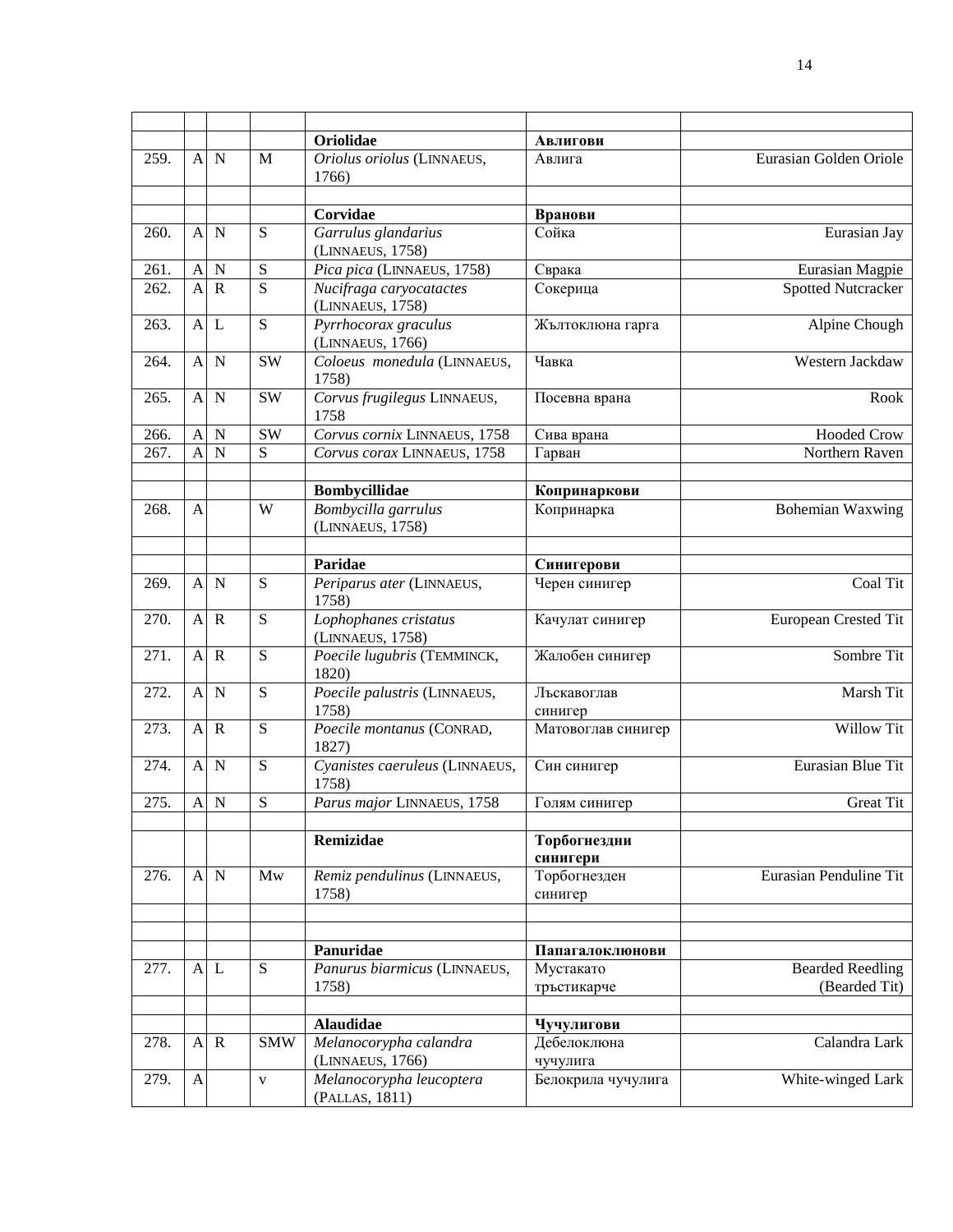| 280. | $\mathbf{A}$     |                | $\mathbf{V}$   | Melanocorypha yeltoniensis<br>(FORSTER, 1768)  | Черна чучулига             | <b>Black Lark</b>         |
|------|------------------|----------------|----------------|------------------------------------------------|----------------------------|---------------------------|
| 281. | $\mathbf{A}$     | $\mathbf R$    | $\text{MW}{}$  | Calandrella brachydactyla<br>(LEISLER, 1814)   | Късопръста<br>чучулига     | Greater Short-toed Lark   |
| 282. | $\mathbf{A}$     | L              | $\mathbf{M}$   | Calandrella rufescens<br>(VIEILLOT, 1820)      | Сива чучулига              | Lesser Short-toed Lark    |
| 283. | $\mathbf{A}$     | $\mathbf N$    | $\overline{S}$ | Galerida cristata (LINNAEUS,<br>1758)          | Качулата чучулига          | <b>Crested Lark</b>       |
| 284. | $\mathbf{A}$     | $\mathbf N$    | <b>SMW</b>     | Lullula arborea (LINNAEUS,<br>1758)            | Горска чучулига            | Woodlark                  |
| 285. | $\mathbf{A}$     | $\mathbf N$    | <b>SMW</b>     | Alauda arvensis LINNAEUS,<br>1758              | Полска чучулига            | Eurasian Skylark          |
| 286. | $\mathbf{A}$     | $\overline{R}$ | $\overline{S}$ | Eremophila alpestris<br>(LINNAEUS, 1758)       | Алпийска чучулига          | Horned Lark               |
|      |                  |                |                | Hirundinidae                                   | Лястовицови                |                           |
| 287. | $\mathbf{A}$     | $\mathbf N$    | M              | Riparia riparia (LINNAEUS,<br>1758)            | Брегова лястовица          | Sand Martin               |
| 288. |                  | A N            | $\mathbf M$    | Hirundo rustica LINNAEUS,<br>1758              | Селска лястовица           | <b>Barn Swallow</b>       |
| 289. |                  | $A \ R$        | $\mathbf{M}$   | Ptyonoprogne rupestris<br>(SCOPOLI, 1769)      | Скална лястовица           | Eurasian Crag Martin      |
| 290. |                  | A N            | $\mathbf M$    | Delichon urbicum (LINNAEUS,<br>1758)           | Градска лястовица          | Common House Martin       |
| 291. |                  | A N            | $\mathbf M$    | Cecropis daurica (LAXMANN,<br>1769)            | Червенокръста<br>лястовица | Red-rumped Swallow        |
|      |                  |                |                | <b>Cettiidae</b>                               | Храстови<br>шаварчета      |                           |
| 292. | $\mathbf{A}$     | $\mathbf R$    | S              | Cettia cetti (TEMMINCK, 1820)                  | Свилено шаварче            | Cetti's Warbler           |
|      |                  |                |                | Aegithalidae                                   | Дългоопашати               |                           |
|      |                  |                |                |                                                | синигери                   |                           |
| 293. | $\mathbf{A}$     | $\mathbf N$    | <b>SMW</b>     | Aegithalos caudatus (LINNAEUS,<br>1758)        | Дългоопашат<br>синигер     | Long-tailed Bushtit       |
|      |                  |                |                | Phylloscopidae                                 | Певци                      |                           |
| 294. | $\mathbf{A}$     | $\mathbf{A}$   | M              | Phylloscopus trochilus<br>(LINNAEUS, 1758)     | Брезов певец               | Willow Warbler            |
| 295. | $\mathbf{A}$     | $\mathbf N$    | <b>MW</b>      | Phylloscopus collybita<br>(VIEILLOT, 1817)     | Елов певец                 | Common Chiffchaff         |
| 296. | $\mathbf{A}$     | $\overline{R}$ | $\mathbf M$    | Phylloscopus orientalis<br>(BREHM, 1855)       | Източен планински<br>певец | Eastern Bonelli's Warbler |
| 297. | $\mathbf{A}$     | N              | M              | Phylloscopus sibilatrix<br>(BECHSTEIN, 1793)   | Буков певец                | Wood Warbler              |
| 298. | A                |                | $\mathbf{V}$   | Phylloscopus proregulus<br>(PALLAS, 1811)      | Кралчев певец              | Pallas's Leaf Warbler     |
| 299. | $\boldsymbol{A}$ |                | $\mathbf{V}$   | Phylloscopus inornatus (BLYTH,<br>1842)        | Жълтовежд певец            | Yellow-browed Warbler     |
| 300. | A                |                | $\mathbf{V}$   | Phylloscopus borealis<br>(BLASIUS, 1858)       | Северен певец              | Arctic Warbler            |
| 301. | A                |                | $\mathbf{V}$   | Phylloscopus trochiloides<br>(SUNDEVALL, 1837) | Зеленикав певец            | Greenish Warbler          |
|      |                  |                |                |                                                |                            |                           |
|      |                  |                |                | Acrocephalidae                                 | Шаварчеви                  |                           |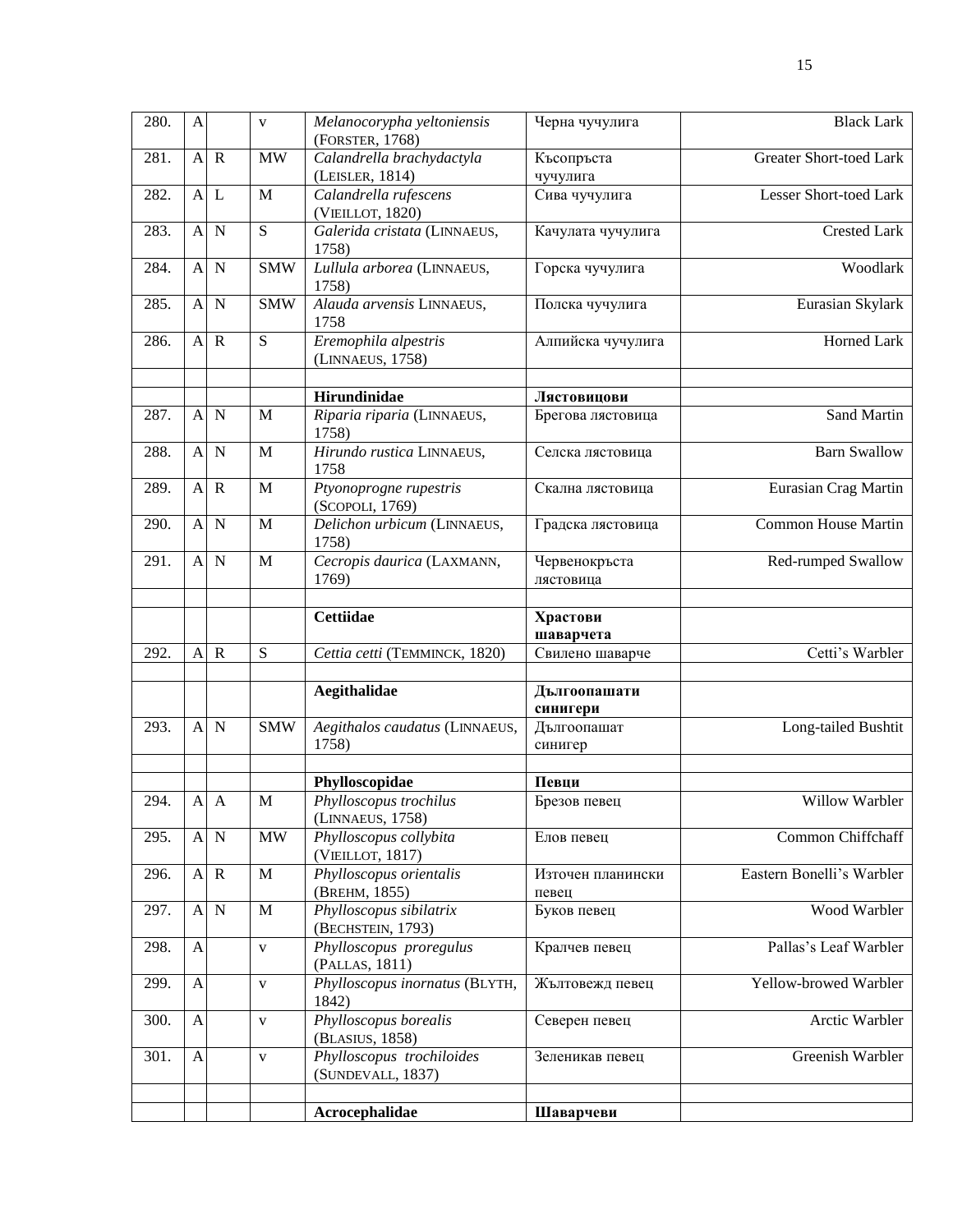| 302. | $\mathbf{A}$   | $\overline{\mathbf{N}}$ | $\mathbf M$  | Acrocephalus arundinaceus<br>(LINNAEUS, 1758)     | Тръстиково шаварче                | Great Reed Warbler          |
|------|----------------|-------------------------|--------------|---------------------------------------------------|-----------------------------------|-----------------------------|
| 303. | A              | $\mathbf{A}$            | Mw           | Acrocephalus melanopogon<br>(TEMMINCK, 1823)      | Мустакато шаварче                 | Moustached Warbler          |
| 304. | $\overline{A}$ |                         | m            | Acrocephalus paludicola<br>(VIEILLOT, 1817)       | Водно шаварче                     | Aquatic Warbler             |
| 305. | $\mathbf{A}$   | $\mathbf{L}$            | M            | Acrocephalus schoenobaenus<br>(LINNAEUS, 1758)    | Крайбрежно<br>шаварче             | Sedge Warbler               |
| 306. | $\mathbf{A}$   | L                       | M            | Acrocephalus agricola<br>(JERDON, 1845)           | Индийско шаварче                  | Paddyfield Warbler          |
| 307. | $\overline{A}$ |                         | $\mathbf{V}$ | Acrocephalus dumetorum<br><b>BLYTH, 1849</b>      | Градинско шаварче                 | Blyth's Reed Warbler        |
| 308. | $\mathbf{A}$   | N                       | M            | Acrocephalus scirpaceus<br>(HERMANN, 1804)        | Блатно шаварче                    | Eurasian Reed Warbler       |
| 309. | $\mathbf{A}$   | $\mathbf N$             | M            | Acrocephalus palustris<br>(BECHSTEIN, 1798)       | Мочурно шаварче                   | Marsh Warbler               |
| 310. | $\mathbf{A}$   | $\mathbf N$             | M            | Iduna pallida (HEMPRICH,<br>EHRENBERG, 1833)      | Блед присмехулник                 | Eastern Olivaceous Warbler  |
| 311. | $\mathbf{A}$   | R                       | M            | Hippolais olivetorum<br>(STRICKLAND, 1837)        | Маслинов<br>присмехулник          | Olive-tree Warbler          |
| 312. |                | $A$ $L$                 | $\mathbf M$  | Hippolais icterina (VIEILLOT,<br>1817)            | Градински<br>присмехулник         | Icterine Warbler            |
|      |                |                         |              | Locustellidae                                     | Цвъркачеви                        |                             |
| 313. | $\mathbf{A}$   | $\ast$                  | M            | Locustella naevia (BODDAERT,<br>1783)             | Полски цвъркач                    | Common Grasshopper Warbler  |
| 314. |                | $A \ R$                 | $\mathbf M$  | Locustella fluviatilis (WOLF,<br>1810)            | Речен цвъркач                     | <b>River Warbler</b>        |
| 315. | A              | $\overline{\mathbf{N}}$ | M            | Locustella luscinioides (SAVI,<br>1824)           | Тръстиков цвъркач                 | Savi's Warbler              |
|      |                |                         |              | <b>Cisticolidae</b>                               | Пъстроопашати<br>шаварчета        |                             |
| 316. | $\overline{A}$ |                         | $\mathbf{V}$ | Cisticola juncidis (RAFINESQUE,<br>1810)          | Пъстроопашато<br>шаварче          | Zitting Cisticola           |
|      |                |                         |              |                                                   |                                   |                             |
| 317. |                | A N                     | Mw           | <b>Sylviidae</b><br>Sylvia atricapilla (LINNAEUS, | Коприварчеви<br>Голямо черноглаво | Eurasian Blackcap           |
|      |                |                         |              | 1758)                                             | коприварче                        |                             |
| 318. | $\mathbf{A}$   | $\mathbf{L}$            | M            | Sylvia borin (BODDAERT, 1783)                     | Градинско<br>коприварче           | Garden Warbler              |
| 319. | $\mathbf{A}$   | $\mathbf N$             | $\mathbf M$  | Sylvia nisoria (BECHSTEIN,<br>1795)               | Ястребогушо<br>коприварче         | <b>Barred Warbler</b>       |
| 320. | $\mathbf{A}$   | $\mathbf N$             | $\mathbf M$  | Sylvia curruca (LINNAEUS,<br>1758)                | Малко белогушо<br>коприварче      | Lesser Whitethroat          |
| 321. | $\mathbf{A}$   | $\mathbf R$             | M            | Sylvia crassirostris<br>CRETZSCHMAR, 1826         | Източно орфеево<br>коприварче     | Eastern Orphean Warbler     |
| 322. | A              |                         | $\mathbf{V}$ | Sylvia nana (HEMPRICH,<br>EHRENBERG, 1833)        | Азиатско пустинно<br>коприварче   | <b>Asian Desert Warbler</b> |
| 323. | $\mathbf{A}$   | $\mathbf N$             | M            | Sylvia communis LATHAM, 1787                      | Голямо белогушо<br>коприварче     | Common Whitethroat          |
| 324. |                | $A \, R$                | $\mathbf M$  | Sylvia cantillans (PALLAS,<br>1764)               | Червеногушо<br>коприварче         | Subalpine Warbler           |
| 325. |                | $A \ R$                 | $\mathbf M$  | Sylvia melanocephala (GMELIN,<br>1789)            | Малко черноглаво<br>коприварче    | Sardinian Warbler           |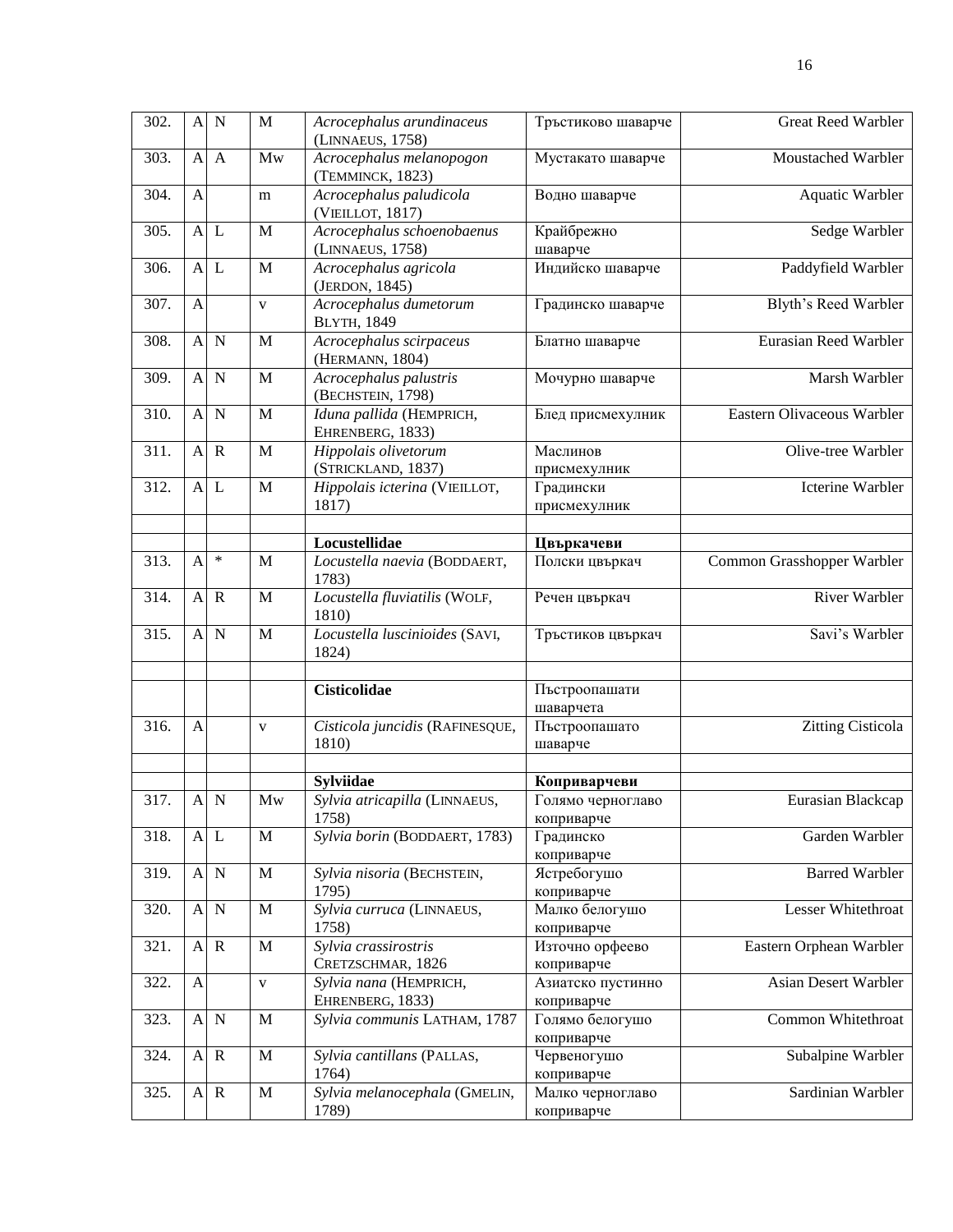| 326. | A              |              | $\mathbf{V}$   | Sylvia rueppelli TEMMINCK,                    | Черногушо                 | Rüppell's Warbler            |
|------|----------------|--------------|----------------|-----------------------------------------------|---------------------------|------------------------------|
|      |                |              |                | 1823                                          | коприварче                |                              |
|      |                |              |                |                                               |                           |                              |
|      |                |              |                | Regulidae                                     | Кралчеви                  |                              |
| 327. | $\mathbf{A}$   | $\mathbf R$  | <b>SM</b>      | Regulus ignicapilla                           | Червеноглаво              | Common Firecrest             |
|      |                |              |                | (TEMMINCK, 1820)                              | кралче                    |                              |
| 328. | A              | $\mathbf R$  | <b>SM</b>      | Regulus regulus (LINNAEUS,<br>1758)           | Жълтоглаво кралче         | Goldcrest                    |
|      |                |              |                | Troglodytidae                                 | Орехчета                  |                              |
| 329. | A              | $\mathbf R$  | S              | Troglodytes troglodytes<br>(LINNAEUS, 1758)   | Орехче                    | Eurasian Wren                |
|      |                |              |                | <b>Sittidae</b>                               | Зидаркови                 |                              |
| 330. | $\mathbf{A}$   | $\mathbf N$  | ${\bf S}$      | Sitta europaea LINNAEUS, 1758                 | Горска зидарка            | Eurasian Nuthatch            |
| 331. | $\mathbf{A}$   | $\mathbf R$  | $\overline{S}$ | Sitta neumayer MICHAHELLIS,                   | Западна скална            | <b>Western Rock Nuthatch</b> |
|      |                |              |                | 1830                                          | зидарка                   |                              |
|      |                |              |                |                                               |                           |                              |
|      |                |              |                | Tichodromidae                                 | Скалолазкови              |                              |
| 332. | A              | $\mathbf R$  | ${\bf S}$      | Tichodroma muraria<br>(LINNAEUS, 1766)        | Скалолазка                | Wallcreeper                  |
|      |                |              |                | <b>Certhiidae</b>                             | Дърволазкови              |                              |
| 333. | A              | $\mathbf N$  | ${\bf S}$      | Certhia familiaris LINNAEUS,                  | Горска дърволазка         | Eurasian Treecreeper         |
|      |                |              |                | 1758                                          |                           |                              |
| 334. | A              | $\mathbf N$  | $\mathbf S$    | Certhia brachydactyla BREHM,<br>1820          | Градинска<br>дърволазка   | Short-toed Treecreeper       |
|      |                |              |                |                                               |                           |                              |
|      |                |              |                | <b>Sturnidae</b>                              | Скорецови                 |                              |
| 335. | A              | L            | M              | Pastor roseus (LINNAEUS,<br>1758)             | Розов скорец              | <b>Rosy Starling</b>         |
| 336. | A              | $\mathbf N$  | <b>SMW</b>     | Sturnus vulgaris LINNAEUS,<br>1758            | Обикновен скорец          | <b>Common Starling</b>       |
|      |                |              |                |                                               |                           |                              |
| 337. | A              | $\mathbf R$  | Sm             | <b>Turdidae</b><br>Turdus torquatus LINNAEUS, | Дроздови<br>Белогуш дрозд | <b>Ring Ouzel</b>            |
|      |                |              |                | 1758                                          |                           |                              |
| 338. | $\mathbf{A}$   | ${\bf N}$    | SM             | Turdus merula LINNAEUS, 1758 Koc              |                           | Common Blackbird             |
| 339. | A              |              | V              | Turdus atrogularis JAROCKI,                   | Черногуш дрозд            | <b>Black-throated Thrush</b> |
|      |                |              |                | 1819                                          |                           |                              |
| 340. | $\mathbf{A}$   |              | $\mathbf V$    | Turdus naumanni TEMMINCK,<br>1820             | Ръждив дрозд              | Naumann's Thrush             |
| 341. | A              | A            | <b>MW</b>      | Turdus pilaris LINNAEUS, 1758                 | Хвойнов дрозд             | Fieldfare                    |
| 342. | $\overline{A}$ |              | <b>MW</b>      | Turdus iliacus LINNAEUS, 1766                 | Беловежд дрозд            | Redwing                      |
| 343. | $\overline{A}$ | $\mathbf N$  | SM             | Turdus philomelos BREHM,<br>1831              | Поен дрозд                | Song Thrush                  |
| 344. | A              | $\mathbf N$  | SM             | Turdus viscivorus LINNAEUS,<br>1758           | Имелов дрозд              | Mistle Thrush                |
|      |                |              |                |                                               |                           |                              |
|      |                |              |                | Muscicapidae                                  | Мухоловкови               |                              |
| 345. | $\mathbf{A}$   | $\mathbf{A}$ | m              | Cercotrichas galactotes<br>(TEMMINCK, 1820)   | Трънковче                 | Rufous-tailed Scrub Robin    |
| 346. | A              | $\mathbf N$  | M              | Muscicapa striata (PALLAS,<br>1764)           | Сива мухоловка            | Spotted Flycatcher           |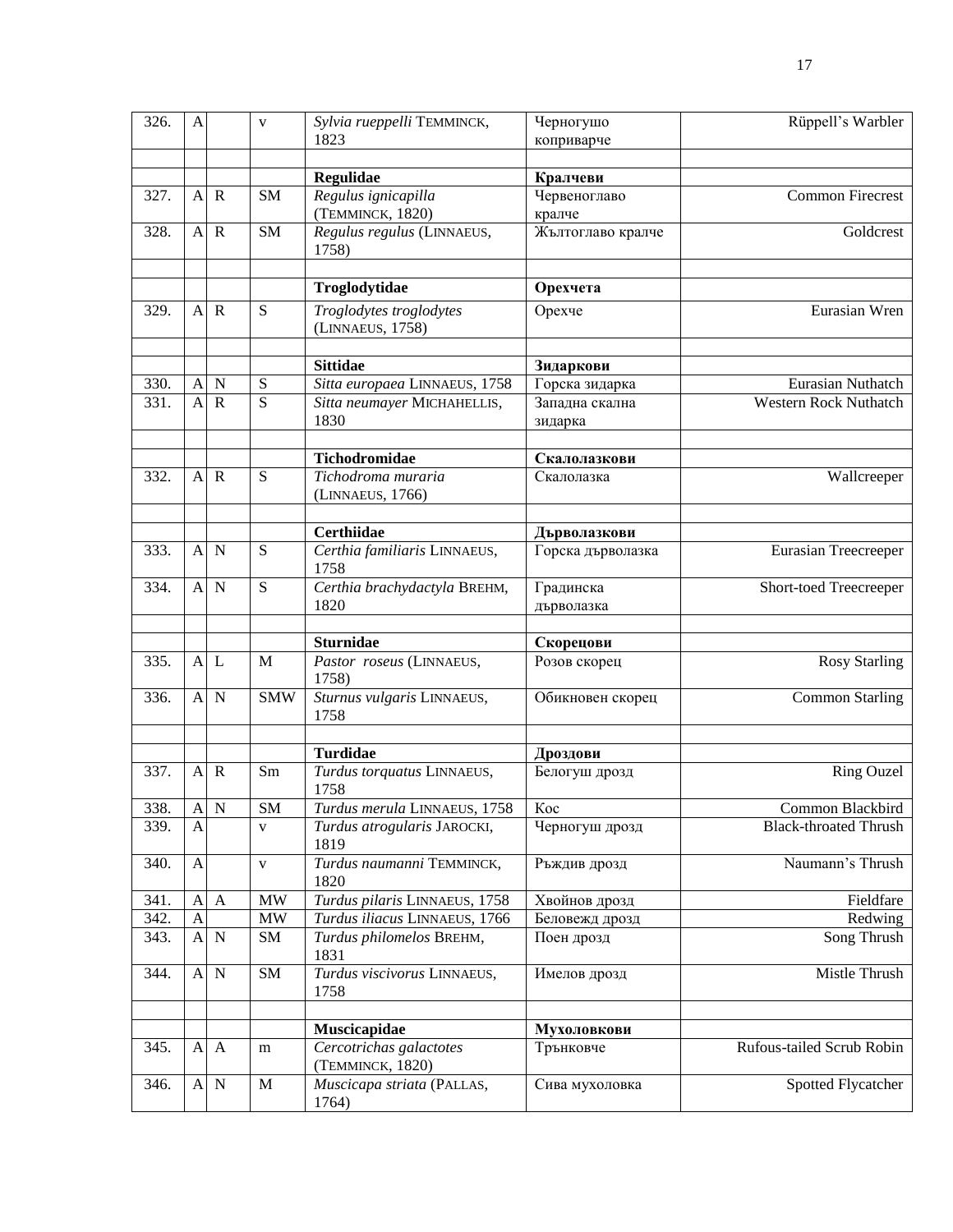| 347. | A              | $\mathbf N$    | SM           | Erithacus rubecula (LINNAEUS,               | Червеногръдка                        | European Robin              |
|------|----------------|----------------|--------------|---------------------------------------------|--------------------------------------|-----------------------------|
|      |                |                |              | 1758)                                       |                                      |                             |
| 348. | A              |                | M            | Luscinia svecica (LINNAEUS,<br>1758)        | Синьогушка                           | Bluethroat                  |
| 349. | $\mathbf{A}$   | $\mathbf R$    | M            | Luscinia luscinia (LINNAEUS,<br>1758)       | Северен славей                       | Thrush Nightingale          |
| 350. | $\mathbf{A}$   | $\mathbf N$    | $\mathbf M$  | Luscinia megarhynchos BREHM,<br>1831        | Южен славей                          | <b>Common Nightingale</b>   |
| 351. | $\overline{A}$ |                | $\mathbf{V}$ | Tarsiger cyanurus (PALLAS,<br>1773)         | Синьоопашка                          | Red-flanked Bluetail        |
| 352. | $\mathbf{A}$   | $\ast$         | M            | Ficedula hypoleuca (PALLAS,<br>1764)        | Жалобна мухоловка                    | European Pied Flycatcher    |
| 353. | $\mathbf{A}$   | $\mathbf{L}$   | M            | Ficedula albicollis (TEMMINCK,<br>1815)     | Беловрата<br>мухоловка               | Collared Flycatcher         |
| 354. | $\mathbf{A}$   | $\mathbf R$    | M            | Ficedula semitorquata<br>(HOMEYER, 1855)    | Полубеловрата<br>мухоловка           | Semicollared Flycatcher     |
| 355. |                | $A$ $L$        | $\mathbf M$  | Ficedula parva (BECHSTEIN,<br>1794)         | Червеногуша<br>мухоловка             | Red-breasted Flycatcher     |
| 356. | $\mathbf{A}$   | $\mathbf N$    | <b>SMW</b>   | Phoenicurus ochruros (GMELIN,<br>1774)      | Домашна<br>червеноопашка             | <b>Black Redstart</b>       |
| 357. | $\mathbf{A}$   | $\overline{R}$ | M            | Phoenicurus phoenicurus<br>(LINNAEUS, 1758) | Градинска<br>червеноопашка           | Common Redstart             |
| 358. |                | $A \ R$        | $\mathbf M$  | Monticola saxatilis (LINNAEUS,<br>1766)     | Пъстър скален<br>дрозд               | Rufous-tailed Rock Thrush   |
| 359. | A              | $\overline{R}$ | ${\bf S}$    | Monticola solitarius (LINNAEUS,<br>1758)    | Син скален дрозд                     | <b>Blue Rock Thrush</b>     |
| 360. | A              | $\mathbf N$    | M            | Saxicola rubetra (LINNAEUS,<br>1758)        | Ръждивогушо<br>ливадарче             | Whinchat                    |
| 361. | $\mathbf{A}$   | $\mathbf N$    | Mw           | Saxicola rubicola (LINNAEUS,<br>1766)       | Европейско<br>черногушо<br>ливадарче | European Stonechat          |
| 362. | $\mathbf{A}$   |                | $\mathbf{V}$ | Saxicola maurus (PALLAS,<br>1773)           | Сибирско ливадарче                   | Siberian Stonechat          |
| 363. | $\mathbf{A}$   | $\mathbf N$    | M            | Oenanthe oenanthe (LINNAEUS,<br>1758)       | Сиво каменарче                       | Northern Wheatear           |
| 364. | $\mathbf{A}$   | $\mathbf N$    | M            | Oenanthe isabellina<br>(TEMMINCK, 1829)     | Ориенталско<br>каменарче             | <b>Isabelline Wheatear</b>  |
| 365. | $\mathbf{A}$   |                | $\mathbf{V}$ | Oenanthe deserti (TEMMINCK,<br>1825)        | Пустинно<br>каменарче                | Desert Wheatear             |
| 366. |                | $A \, R$       | $\mathbf M$  | Oenanthe hispanica (LINNAEUS,<br>1758)      | Испанско каменарче                   | <b>Black-eared Wheatear</b> |
| 367. | $\mathbf{A}$   | $\mathbf R$    | $\mathbf M$  | Oenanthe pleschanka<br>(LEPECHIN, 1770)     | Черногърбо<br>каменарче              | Pied Wheatear               |
| 368. | $\mathbf{A}$   |                | $\mathbf{V}$ | Oenanthe leucura (GMELIN,<br>1789)          | Черно каменарче                      | <b>Black Wheatear</b>       |
|      |                |                |              | <b>Cinclidae</b>                            | Водни косове                         |                             |
| 369. | $\mathbf{A}$   | $\overline{R}$ | ${\bf S}$    | Cinclus cinclus (LINNAEUS,<br>1758)         | Гурлю                                | (White-throated) Dipper     |
|      |                |                |              | Passeridae                                  | Врабчови                             |                             |
| 370. | A              | $\mathbf N$    | ${\bf S}$    | Passer domesticus (LINNAEUS,<br>1758)       | Домашно врабче                       | House Sparrow               |
| 371. |                | A              | $\mathbf M$  | Passer italiae (VIEILLOT, 1817)             | Италианско врабче                    | Italian Sparrow             |
| 372. | $\mathbf{A}$   | $\mathbf N$    | Mw           | Passer hispaniolensis                       | Испанско врабче                      | Spanish Sparrow             |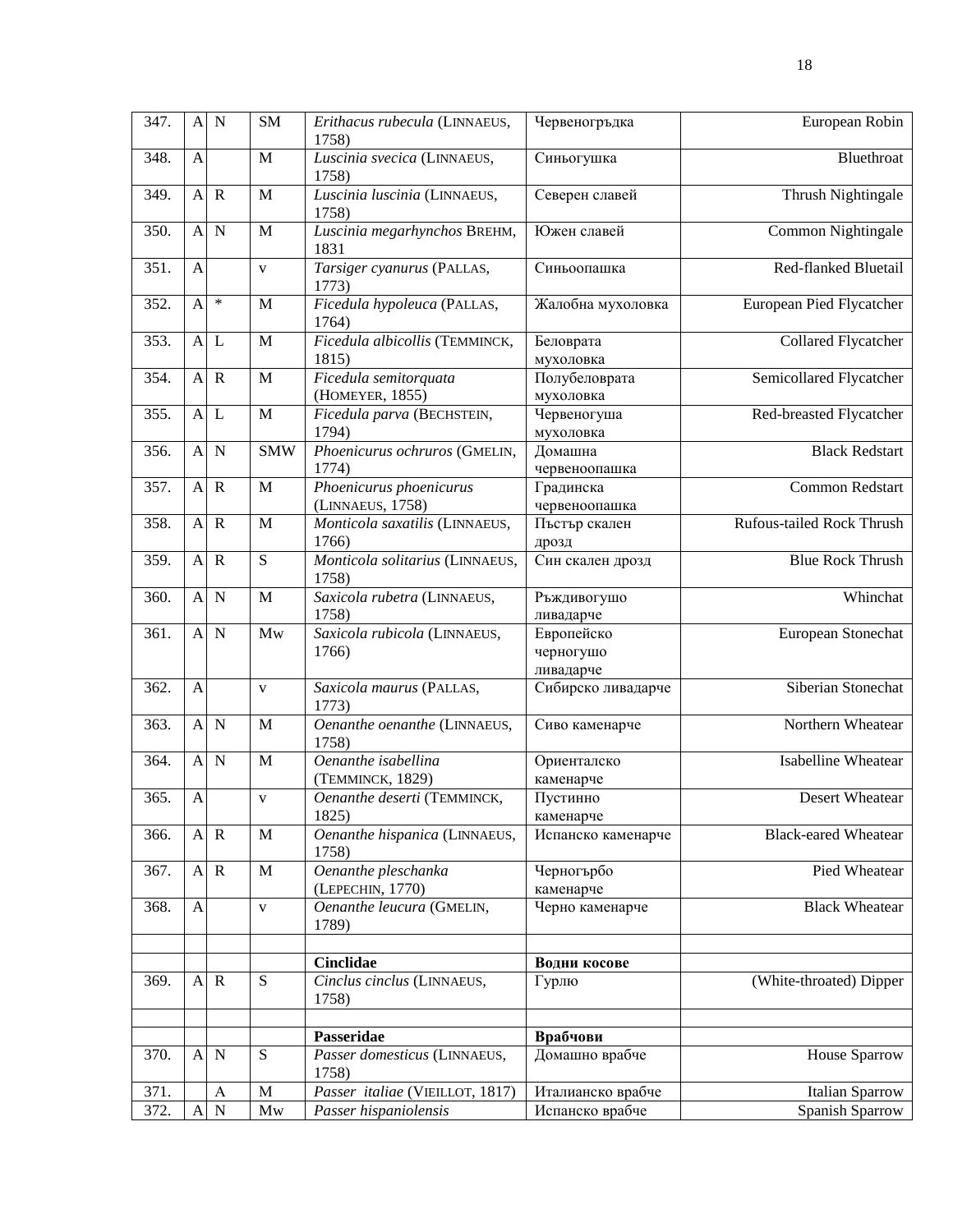|      |                           |              |              | (TEMMINCK, 1820)                                     |                            |                                |
|------|---------------------------|--------------|--------------|------------------------------------------------------|----------------------------|--------------------------------|
| 373. |                           | A N          | ${\bf S}$    | Passer montanus (LINNAEUS,<br>1758)                  | Полско врабче              | <b>Eurasian Tree Sparrow</b>   |
| 374. | A                         | $\mathbf R$  | S            | Petronia petronia (LINNAEUS,<br>1766)                | Скално врабче              | Rock Sparrow                   |
|      |                           |              |              | Prunellidae                                          |                            |                                |
| 375. |                           | $A \ R$      | ${\bf S}$    | Prunella collaris (SCOPOLI,                          | Завирушкови<br>Пъстрогуша  | Alpine Accentor                |
|      |                           |              |              | 1769)                                                | завирушка                  |                                |
| 376. | A                         |              | $\mathbf{V}$ | Prunella atrogularis (BRANDT,                        | Черногуша                  | <b>Black-throated Accentor</b> |
|      |                           |              |              | 1844)                                                | завирушка                  |                                |
| 377. | $\mathbf{A}$              | $\mathbf R$  | SM           | Prunella modularis (LINNAEUS,                        | Сивогуша                   | Dunnock                        |
|      |                           |              |              | 1758)                                                | завирушка                  |                                |
|      |                           |              |              |                                                      |                            |                                |
|      |                           |              |              | Motacillidae                                         | Стърчиопашкови             |                                |
| 378. | A                         | N            | M            | Motacilla flava LINNAEUS, 1758                       | Жълта                      | Western Yellow Wagtail         |
| 379. |                           |              |              |                                                      | стърчиопашка               | Citrine Wagtail                |
|      | A                         |              | m            | Motacilla citreola PALLAS,<br>1776                   | Жълтоглава<br>стърчиопашка |                                |
| 380. | $\mathbf{A}$              | $\mathbf N$  | <b>SMW</b>   | Motacilla cinerea TUNSTALL,                          | Планинска                  | Grey Wagtail                   |
|      |                           |              |              | 1771                                                 | стърчиопашка               |                                |
| 381. | $\mathbf{A}$              | N            | <b>SMW</b>   | Motacilla alba LINNAEUS, 1758                        | Бяла стърчиопашка          | White Wagtail                  |
| 382. | $\overline{A}$            |              | V            | Anthus richardi VIEILLOT, 1818                       | Монголска бъбрица          | Richard's Pipit                |
| 383. | A                         | $\mathbf N$  | M            | Anthus campestris (LINNAEUS,<br>1758)                | Полска бъбрица             | Tawny Pipit                    |
| 384. | $\mathbf{A}$              |              | M            | Anthus pratensis (LINNAEUS,<br>1758)                 | Ливадна бъбрица            | Meadow Pipit                   |
| 385. | $\mathbf{A}$              | $\mathbf N$  | M            | Anthus trivialis (LINNAEUS,<br>1758)                 | Горска бъбрица             | Tree Pipit                     |
| 386. | $\mathbf{A}$              |              | Mw           | Anthus cervinus (PALLAS, 1811)                       | Червеногуша<br>бъбрица     | Red-throated Pipit             |
| 387. | A                         | $\mathbb{R}$ | S            | Anthus spinoletta (LINNAEUS,<br>1758)                | Водна бъбрица              | Water Pipit                    |
|      |                           |              |              | Fringillidae                                         | Чинкови                    |                                |
| 388. | A                         | $\mathbf N$  | <b>SMW</b>   | Fringilla coelebs LINNAEUS,<br>1758                  | Обикновена чинка           | Common Chaffinch               |
| 389. | $\mathbf{A}$              |              | <b>MW</b>    | Fringilla montifringilla<br>LINNAEUS, 1758           | Планинска чинка            | <b>Brambling</b>               |
| 390. |                           | A N          | ${\bf S}$    | Coccothraustes coccothraustes<br>(LINNAEUS, 1758)    | Черешарка                  | Hawfinch                       |
| 391. | $\mathbf{A}$              | $\mathbf N$  | <b>SMW</b>   | Pyrrhula pyrrhula (LINNAEUS,<br>1758)                | Червенушка                 | Eurasian Bullfinch             |
| 392. | $\mathbf{A}$              |              | $\mathbf{V}$ | <b>Bucanetes</b> githagineus<br>(LICHTENSTEIN, 1823) | Червеноклюна<br>чинка      | <b>Trumpeter Finch</b>         |
| 393. | $\boldsymbol{\mathsf{A}}$ | $\mathbf{L}$ | m            | Carpodacus erythrinus<br>(PALLAS, 1770)              | Червена чинка              | Common Rosefinch               |
| 394. | $\boldsymbol{\mathsf{A}}$ | $\mathbf N$  | <b>SMW</b>   | Chloris chloris (LINNAEUS,<br>1758)                  | Зеленика                   | European Greenfinch            |
| 395. | $\mathbf{A}$              |              | $\mathbf V$  | Rhodospiza obsoleta<br>(LICHTENSTEIN, 1823)          | Пустинна чинка             | Desert Finch                   |
| 396. | $\mathbf{A}$              |              | W            | Linaria flavirostris (LINNAEUS,<br>1758)             | Жълтоклюно<br>конопарче    | Twite                          |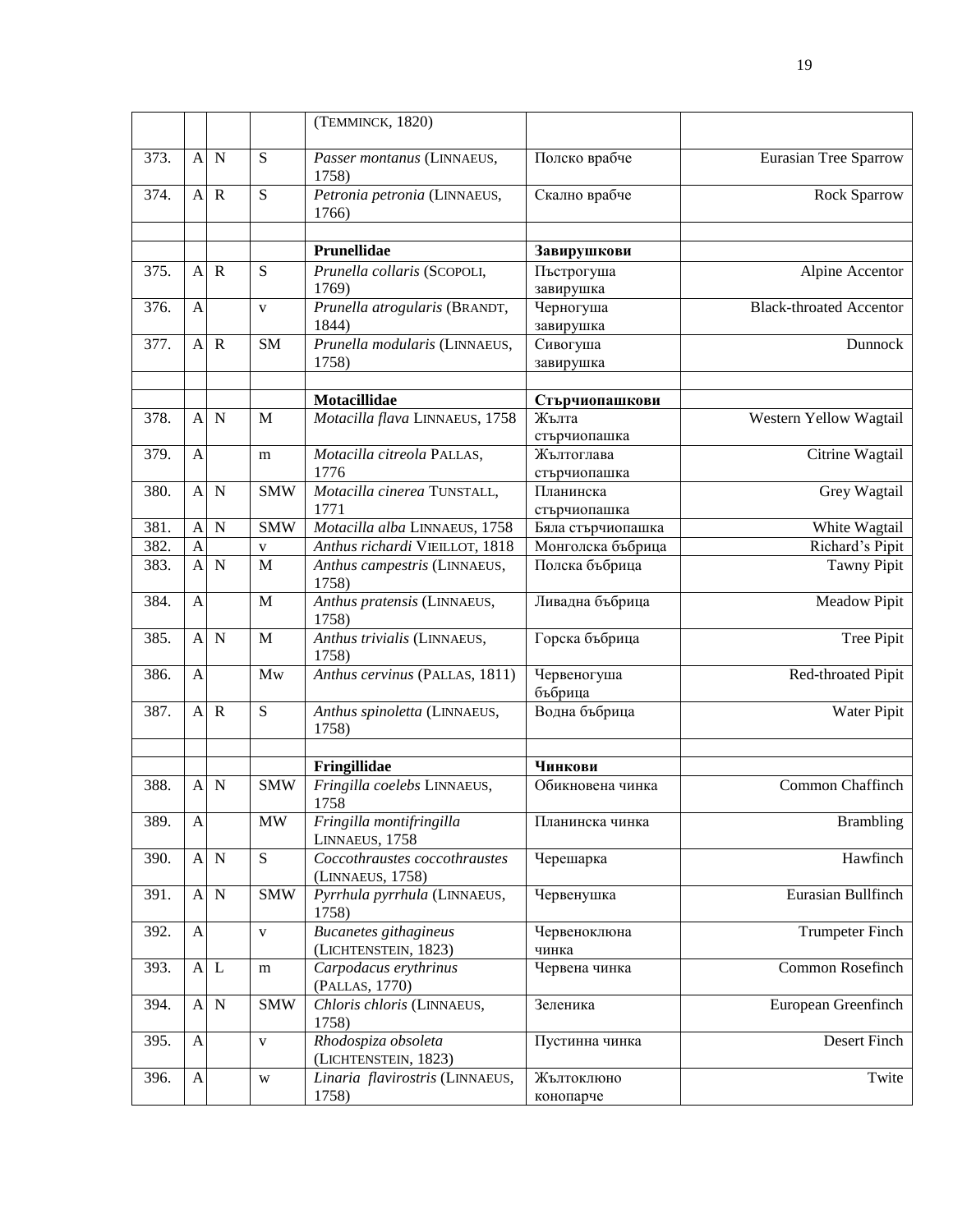| 397. | $\mathbf{A}$   | N           | $\overline{\text{SMW}}$ | Linaria cannabina (LINNAEUS,                                                                         | Обикновено                | Common Linnet               |
|------|----------------|-------------|-------------------------|------------------------------------------------------------------------------------------------------|---------------------------|-----------------------------|
|      |                |             |                         | 1758)                                                                                                | конопарче                 |                             |
| 398. | $\mathbf{A}$   | $\ast$      | W                       | Acanthis flammea (LINNAEUS,<br>1758)                                                                 | Брезова скатия            | Common Redpoll              |
| 399. | A              | $\mathbf R$ | ${\bf S}$               | Loxia curvirostra LINNAEUS,<br>1758                                                                  | Обикновена<br>кръсточовка | Red Crossbill               |
| 400. | A              |             | V                       | Loxia leucoptera GMELIN, 1789                                                                        | Белокрила                 | Two-barred Crossbill        |
|      |                |             |                         |                                                                                                      | кръсточовка               |                             |
| 401. | $\overline{A}$ | $\mathbf N$ | <b>SMW</b>              | Carduelis carduelis (LINNAEUS,<br>1758)                                                              | Щиглец                    | European Goldfinch          |
| 402. | $\mathbf{A}$   |             | V                       | Serinus pusillus (PALLAS, 1811)                                                                      | Червеночело<br>канарче    | Red-fronted Serin           |
| 403. | $\mathbf{A}$   | $\mathbf R$ | $\overline{S}$          | Serinus serinus (LINNAEUS,<br>1766)                                                                  | Европейско канарче        | European Serin              |
| 404. | $\mathbf{A}$   | $\mathbf R$ | <b>SMW</b>              | Spinus spinus (LINNAEUS,<br>1758)                                                                    | Елшова скатия             | Eurasian Siskin             |
|      |                |             |                         | <b>Emberizidae</b>                                                                                   | Овесаркови                |                             |
| 405. | $\mathbf{A}$   | $\mathbf N$ | <b>SMW</b>              | Emberiza calandra LINNAEUS,<br>1758                                                                  | Сива овесарка             | Corn Bunting                |
| 406. | $\mathbf{A}$   | $\mathbf N$ | <b>SMW</b>              | Emberiza citrinella LINNAEUS,<br>1758                                                                | Жълта овесарка            | Yellowhammer                |
| 407. | $\mathbf{A}$   |             | V                       | Emberiza leucocephalos<br><b>GMELIN, 1770</b>                                                        | Белоглава овесарка        | Pine Bunting                |
| 408. | A              | $\mathbf R$ | ${\bf S}$               | Emberiza cia LINNAEUS, 1766                                                                          | Сивоглава овесарка        | <b>Rock Bunting</b>         |
| 409. | $\overline{A}$ | $\mathbf N$ | M                       | Emberiza hortulana LINNAEUS,<br>1758                                                                 | Градинска овесарка        | <b>Ortolan Bunting</b>      |
| 410. | A              |             | V                       | Emberiza caesia<br>CRETZSCHMAR, 1826                                                                 | Пепелява овесарка         | Cretzschmar's Bunting       |
| 411. | $\mathbf{A}$   | $\mathbf N$ | S                       | Emberiza cirlus LINNAEUS,<br>1766                                                                    | Зеленогуша<br>овесарка    | Cirl Bunting                |
| 412. | $\mathbf{A}$   |             | $\mathbf{V}$            | Emberiza pusilla PALLAS, 1776                                                                        | Малка овесарка            | Little Bunting              |
| 413. | $\mathbf{A}$   |             | $\mathbf V$             | Emberiza rustica PALLAS, 1776                                                                        | Белогуша овесарка         | <b>Rustic Bunting</b>       |
| 414. | $\overline{A}$ | $\mathbf N$ | M                       | Emberiza melanocephala<br>SCOPOLI, 1769                                                              | Черноглава<br>овесарка    | <b>Black-headed Bunting</b> |
| 415. | $\mathbf{A}$   | L           | <b>SMW</b>              | Emberiza schoeniclus                                                                                 | Тръстикова                | <b>Common Reed Bunting</b>  |
|      |                |             |                         | (LINNAEUS, 1758)                                                                                     | овесарка                  |                             |
|      |                |             |                         | Calcaridae                                                                                           | Снежни овесарки           |                             |
| 416. | A              |             | V                       | Calcarius lapponicus<br>(LINNAEUS, 1758)                                                             | Лапландска<br>овесарка    | Lapland Longspur            |
| 417. | A              |             | $\mathbf{V}$            | Plectrophenax nivalis<br>(LINNAEUS, 1758)                                                            | Снежна овесарка           | <b>Snow Bunting</b>         |
|      |                |             |                         | Категория В - Видът е наблюдаван в дивата природа в периода 1880 - 1949г.                            |                           |                             |
|      |                |             |                         | Category B – species which has been recorded in an apparently wild state only between 1800 and 1949. |                           |                             |
|      |                |             |                         | Phasianidae                                                                                          | Фазанови                  |                             |
| 418. | $\, {\bf B}$   | $\ast$      |                         | Lyrurus tetrix (LINNAEUS,<br>1758)                                                                   | Тетрев                    | <b>Black Grouse</b>         |
|      |                |             |                         |                                                                                                      |                           |                             |
|      |                |             |                         | Corvidae                                                                                             | Вранови                   |                             |
| 419. | $\, {\bf B}$   |             | V                       | Pyrrhocorax pyrrhocorax<br>(LINNAEUS, 1758)                                                          | Червеноклюна гарга        | Red-billed Chough           |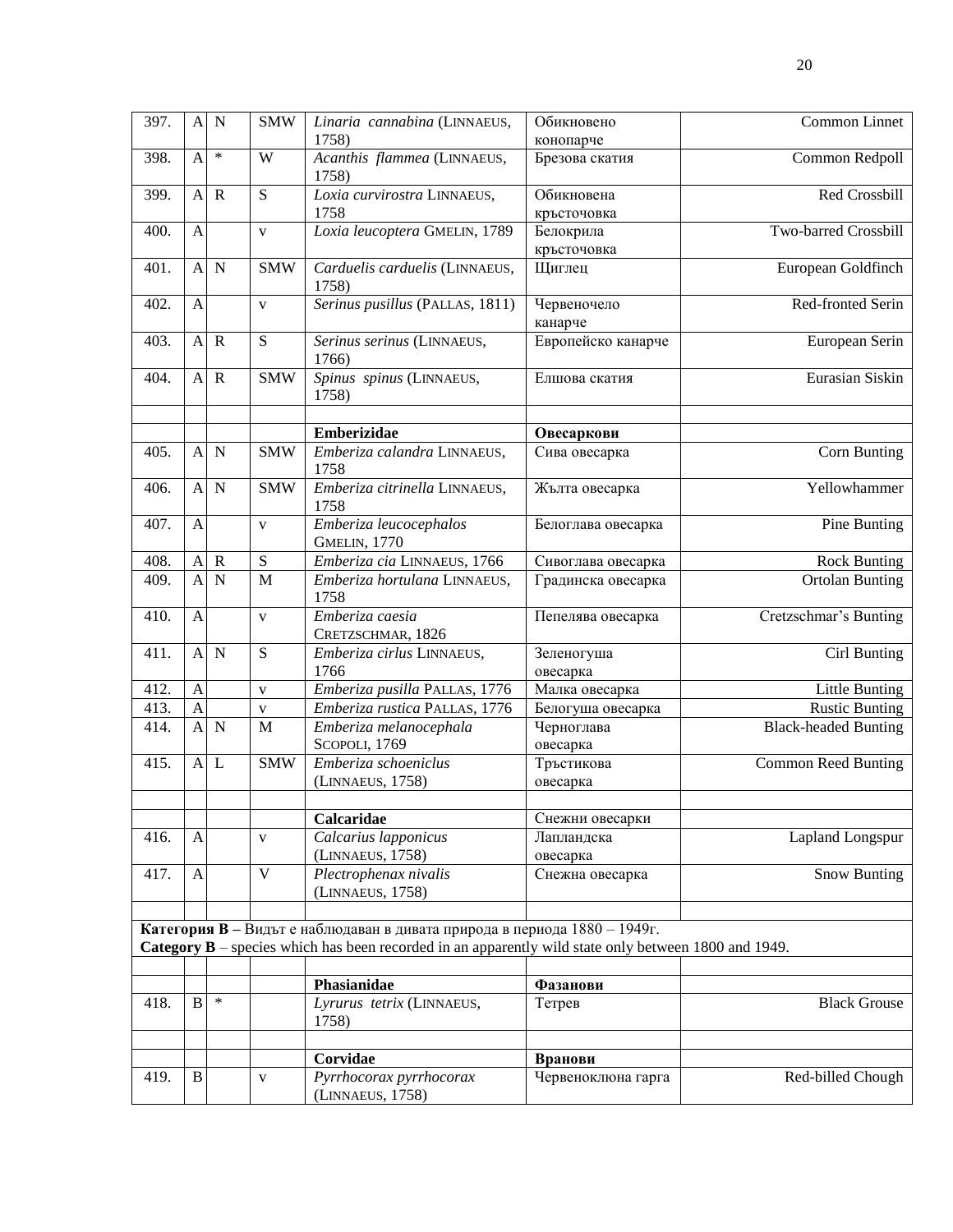|                  |                |                                       | Категория С - Видове, интродуцирани в страната или избягали от колекции и свободно размножаващи се в                                                             |                               |                              |
|------------------|----------------|---------------------------------------|------------------------------------------------------------------------------------------------------------------------------------------------------------------|-------------------------------|------------------------------|
|                  |                |                                       | природата (тук - видове от тази категория, идващи от други страни)                                                                                               |                               |                              |
|                  |                |                                       | Category $C$ – released or escaped species which has established a self-supporting population (here species category $C$ ,                                       |                               |                              |
|                  |                |                                       |                                                                                                                                                                  | coming from an other country) |                              |
|                  |                |                                       |                                                                                                                                                                  |                               |                              |
|                  |                |                                       | <b>Anatidae</b>                                                                                                                                                  | Патицови                      |                              |
| 420.             | $\mathsf{C}$   | V                                     | Branta canadensis (LINNAEUS,                                                                                                                                     | Канадска гъска                | Canada Goose                 |
|                  |                |                                       | 1758)                                                                                                                                                            |                               |                              |
|                  |                |                                       |                                                                                                                                                                  |                               |                              |
|                  |                |                                       |                                                                                                                                                                  |                               |                              |
|                  |                |                                       | Категория D Видове, установени в страната, за които съществува основателно съмнение, че произхождат от                                                           |                               |                              |
|                  |                |                                       | колекции или са птици избягали от неволя<br>Category D - every species unless it is almost certainly a genuine vagrant, or almost certainly it is an escape from |                               |                              |
|                  |                |                                       |                                                                                                                                                                  |                               |                              |
|                  |                |                                       | captivity                                                                                                                                                        |                               |                              |
|                  |                |                                       |                                                                                                                                                                  |                               |                              |
|                  |                |                                       | Anatidae                                                                                                                                                         | Патицови                      |                              |
| 1.               | D              |                                       | Chen caerulescens (LINNAEUS,                                                                                                                                     | Снежна гъска                  | Snow Goose                   |
|                  |                |                                       | 1758)                                                                                                                                                            |                               |                              |
|                  |                |                                       |                                                                                                                                                                  |                               |                              |
|                  |                |                                       | <b>Psittacidae</b>                                                                                                                                               | Папагалови                    |                              |
| 2.               | D              |                                       | Psittacula krameri (SCOPOLI,                                                                                                                                     | Малък огърличен               | <b>Rose-ringed Parakeet</b>  |
|                  |                |                                       | 1769)                                                                                                                                                            | папагал                       |                              |
|                  |                |                                       |                                                                                                                                                                  |                               |                              |
|                  |                |                                       | Категория Е - Видове, за които със сигурност се знае или предполага, че са избягали/освободени от колекции                                                       |                               |                              |
|                  |                |                                       | или неволя или са пренесени в страната чрез международния транспорт                                                                                              |                               |                              |
|                  |                | Category $E$ – escapes from captivity |                                                                                                                                                                  |                               |                              |
|                  |                |                                       |                                                                                                                                                                  |                               |                              |
|                  |                |                                       | <b>Anatidae</b>                                                                                                                                                  | Патицови                      |                              |
| 1.               | ${\bf E}$      |                                       | Cygnus atratus (LATHAM, 1790)                                                                                                                                    | Черен лебед                   | <b>Black Swan</b>            |
| 2.               |                |                                       | Alopochen aegyptiaca                                                                                                                                             | Египетска гъска               | <b>Egyptian Goose</b>        |
|                  |                |                                       | (LINNAEUS, 1766)                                                                                                                                                 |                               |                              |
| 3.               | ${\bf E}$      |                                       | Aix sponsa (LNNAEUS, 1758)                                                                                                                                       | Каролинка                     | <b>Wood Duck</b>             |
| $\overline{4}$ . | $\overline{E}$ |                                       | Aix galericulata (LNNAEUS,                                                                                                                                       | Мандаринка                    | Mandarin Duck                |
|                  |                |                                       | 1758)                                                                                                                                                            |                               |                              |
| 5.               | E              |                                       | Lophodytes cuculatus                                                                                                                                             | Американски нирец             | <b>Hooded Merganser</b>      |
|                  |                |                                       | (LINNAEUS, 1758)                                                                                                                                                 |                               |                              |
|                  |                |                                       |                                                                                                                                                                  |                               |                              |
|                  |                |                                       | <b>Numididae</b>                                                                                                                                                 | Токачкови                     |                              |
| 6.               | ${\bf E}$      |                                       | Numida meleagris (LINNAEUS,                                                                                                                                      | Шлемоглава                    | <b>Helmeted Guineafowl</b>   |
|                  |                |                                       | 1758)                                                                                                                                                            | токачка                       |                              |
|                  |                |                                       |                                                                                                                                                                  |                               |                              |
|                  |                |                                       | Phasianidae                                                                                                                                                      | Фазанови                      |                              |
| 7.               | ${\bf E}$      |                                       | Alectoris rufa (LINNAEUS, 1758)                                                                                                                                  | Червен кеклик                 | Red-legged Partridge         |
|                  |                |                                       |                                                                                                                                                                  |                               |                              |
|                  |                |                                       | Columbidae                                                                                                                                                       | Гълъбови                      |                              |
| 8.               | ${\bf E}$      |                                       | Streptopelia roseogrisea                                                                                                                                         | Смехурка                      | <b>African Collared Dove</b> |
|                  |                |                                       | (SUNDEVALL, 1857)                                                                                                                                                |                               |                              |
|                  |                |                                       |                                                                                                                                                                  |                               |                              |
|                  |                |                                       |                                                                                                                                                                  |                               |                              |
| 9.               |                |                                       | Viduidae                                                                                                                                                         |                               |                              |
|                  |                |                                       | Vidua macroura (PALLAS,                                                                                                                                          |                               | Pin-tailed Whydah            |
|                  |                |                                       | 1764)                                                                                                                                                            |                               |                              |
|                  |                | Видове, неприети от комитета          |                                                                                                                                                                  |                               |                              |
|                  |                |                                       | Species not accepted by the Committee                                                                                                                            |                               |                              |
|                  |                |                                       | Phasianidae                                                                                                                                                      | Фазанови                      |                              |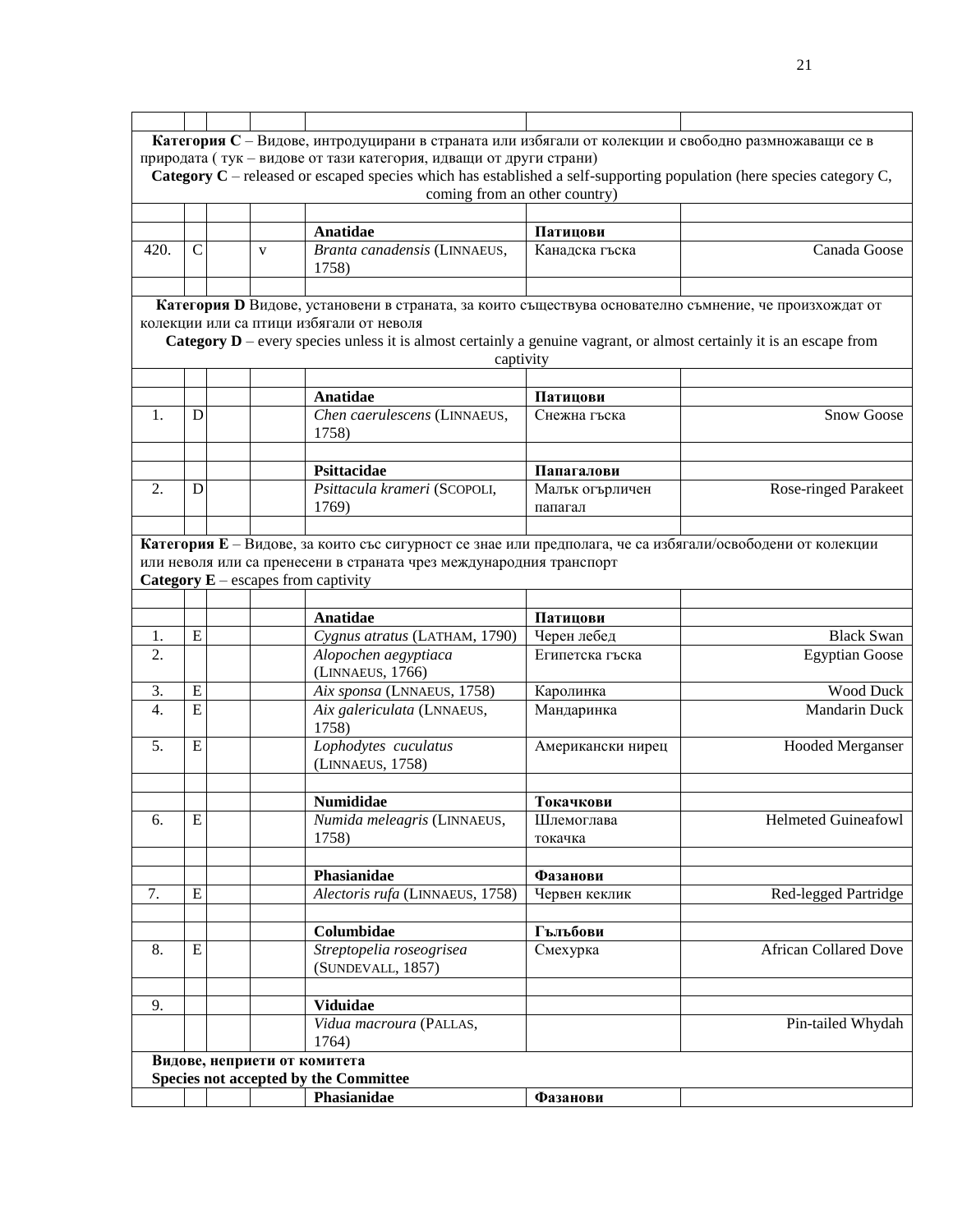| 1.               | Syrmaticus reevesii (GRAY,<br>1829)                        | Царски фазан                             | Reeves's Pheasant      |
|------------------|------------------------------------------------------------|------------------------------------------|------------------------|
|                  | Hydrobatidae                                               | Вълнолюбкови                             |                        |
| 2.               | Hydrobates pelagicus<br>(LINNAEUS, 1758)                   | Европейска<br>вълнолюбка                 | European Storm Petrel  |
|                  | Accipitridae                                               | Ястребови                                |                        |
| 3.               | Haliaeetus leucoryphus<br>(PALLAS, 1771)                   | Черноопашат<br>морски орел               | Pallas's Fish Eagle    |
|                  |                                                            |                                          |                        |
| 4.               | Gruidae<br>Grus leucogeranus PALLAS,<br>1773               | Жеравови<br>Бял жерав                    | Siberian Crane         |
|                  |                                                            |                                          |                        |
| 5.               | Scolopacidae<br>Tringa flavipes (GMELIN, 1789)             | Бекасови<br>Малък жълтоног<br>водобегач  | Lesser Yellowlegs      |
|                  | <b>Glareolidae</b>                                         | Огърличникови                            |                        |
| 6.               | Glareola maldivarum FORSTER,<br>1795                       | Източен огърличник                       | Oriental Pratincole    |
|                  | Laridae                                                    | Чайкови                                  |                        |
| 7.               | Larus glaucoides MEYER, 1822                               | Малка белокрила<br>чайка                 | <b>Iceland Gull</b>    |
|                  | <b>Alcidae</b>                                             | Кайрови                                  |                        |
| $\overline{8}$ . | Alca torda LINNAEUS, 1758                                  | Дебелоклюна<br>гагарка                   | Razorbill              |
| 9.               | Fratercula arctica (LINNAEUS,<br>1758)                     | Тъпоклюна кайра                          | <b>Atlantic Puffin</b> |
|                  |                                                            | Совови                                   |                        |
| 10.              | <b>Strigidae</b><br>Bubo scandiacus (LINNAEUS,<br>1758)    | Снежен бухал                             | Snowy Owl              |
| 11.              | Surnia ulula (LINNAEUS, 1758)                              | Ястребова сова                           | Northern Hawk-Owl      |
|                  |                                                            |                                          |                        |
| 12.              | Falconidae<br>Falco rusticolus LINNAEUS,<br>1758           | Соколови<br>Северен сокол                | Gyrfalcon              |
|                  | Paridae                                                    | Синигерови                               |                        |
| 13.              | Cyanistes cyanus (PALLAS,<br>1770)                         | Белоглав синигер                         | Azure Tit              |
|                  |                                                            |                                          |                        |
| 14.              | Acrocephalidae<br>Hippolais polyglotta (VIEILLOT,<br>1817) | Шаварчеви<br>Бъбрив<br>присмехулник      | Melodious Warbler      |
|                  |                                                            |                                          |                        |
| 15.              | <b>Sylviidae</b><br>Sylvia undata (BODDAERT,<br>1783)      | Коприварчеви<br>Пъстрогушо<br>коприварче | Dartford Warbler       |
|                  | <b>Sturnidae</b>                                           | Скорецови                                |                        |